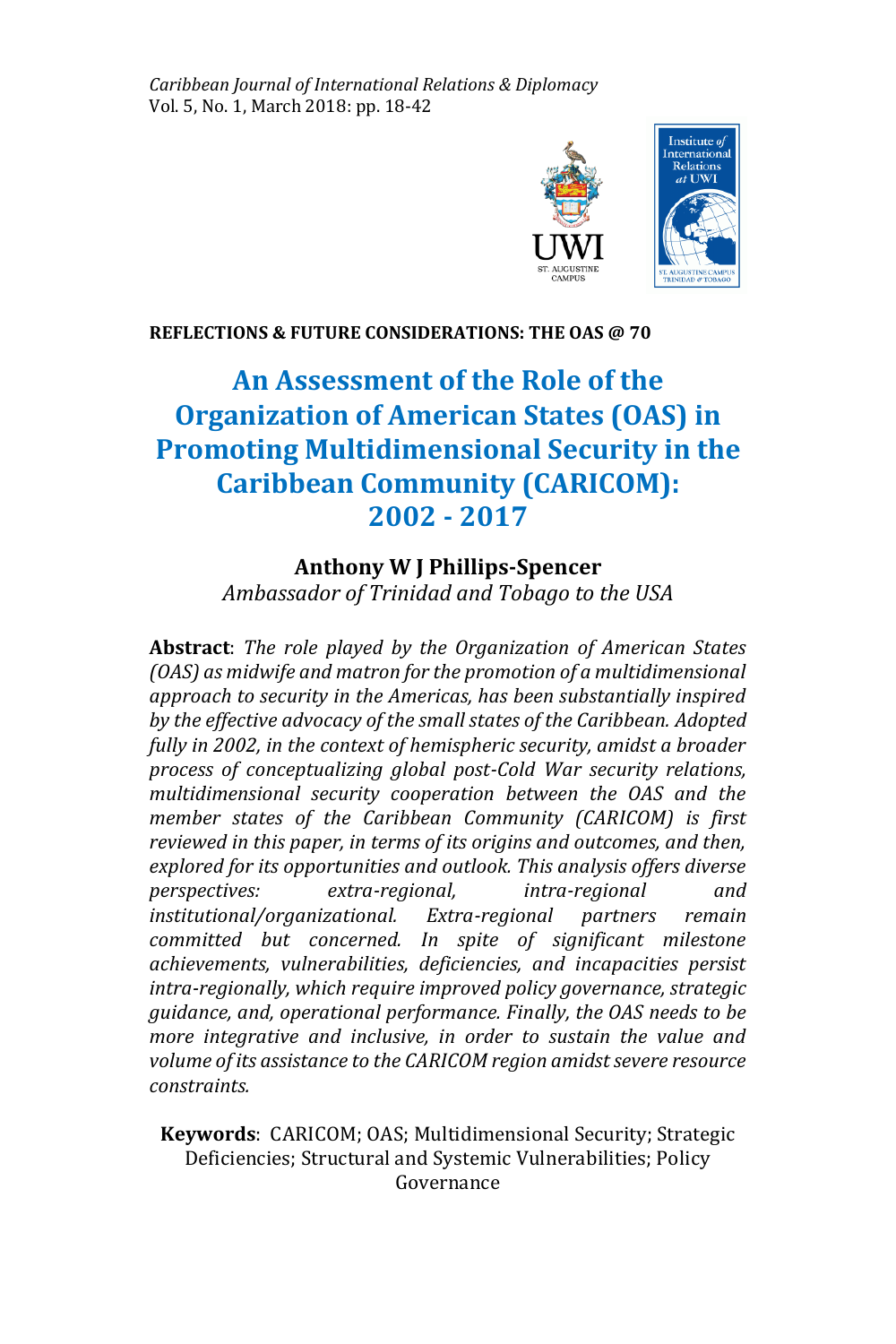Even before the formal adoption of the multidimensional approach to security in the Declaration of Bridgetown at the Forty-Second Regular Session of the General Assembly in June 20021, and, definitely since then, the Organization of American States (OAS) has improved its institutional capacity to meet the requirements of its member states for mainstreaming the concept of multidimensionality in the development and deployment of its programs and activities under the security pillar of the Organization. While all OAS member states have embraced this post-millennial concept of security, consistent with their respective multilateral security cooperation priorities, it should arguably be easiest for member states in the Caribbean to integrate multidimensionality into the full spectrum of activities that now characterize the international security cooperation environment.

 The OAS formally institutionalized its commitment to promote multidimensional security across the hemisphere, with the creation in 2005 of its Secretariat for Multidimensional Security (SMS), three years after the adoption of the Declaration of Bridgetown, and, two years after the adoption of the Declaration on Security in the Americas in October 2003. While the Declaration of Bridgetown was an expression of political commitment by the OAS to multidimensional security, the Declaration on Security in the Americas effectively translated that commitment into cooperation policy.

 This is particularly clear at Articles 2, and 4.i., under Chapter II, headed *'Shared Values and Common Approaches'2*, and, at Article 33, under Chapter III headed *'Commitments and Cooperation Measures'3*. Further, while specific reference to multidimensional security is limited in the largest section, Chapter III, only to Article 33, commitments and cooperation measures covering the new and nontraditional scope of multidimensional security threats, concerns and other challenges, "economic, social, health, and environmental aspects'4, are extensively and implicitly outlined throughout Articles 34 to 41. Those measures have proved to be both visionary and accurate responses to the multidimensional security challenges currently faced by OAS member states. However, the absence of any attention to institutionalization of these commitments in the final chapter of the 2003 Declaration on Security in the Americas, Chapter IV, headed *'Institutional Issues'*, underscores the importance and timeliness of the Organization's creation of the Secretariat for Multidimensional Security (SMS) in 2005, by then OAS Secretary General His Excellency José Miguel Insulza. The emergence of the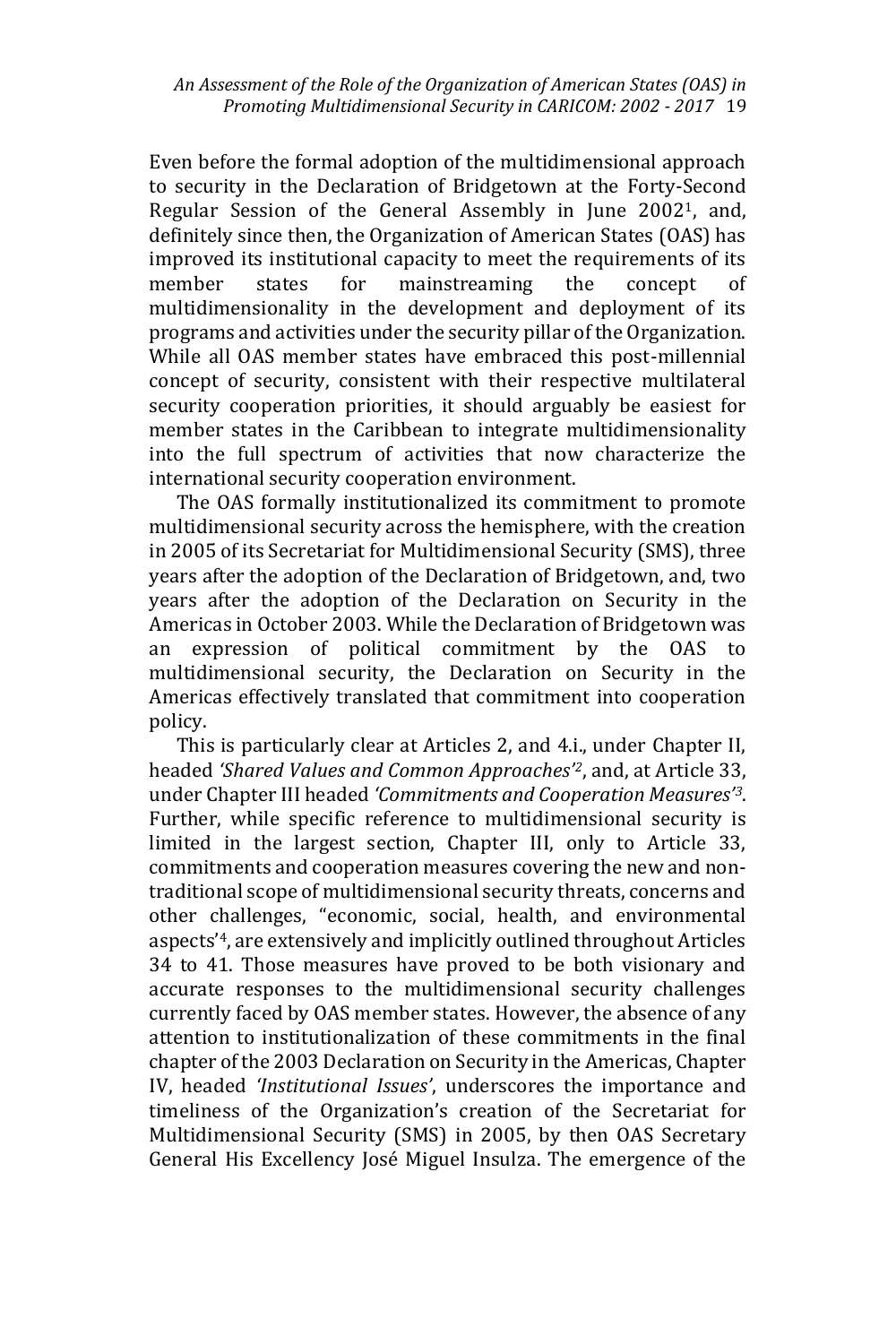OAS SMS was particularly important and timely for the member states of the Caribbean Community (CARICOM), who had been struggling post September 11, 2001, to adapt to the impact of the new international security measures for countering the increased global terrorist threat.

 Measures such as the International Ship and Port Facility Security Code (ISPS Code) of 2003, which entered into force in July 2004, disrupted the economic security of the tourist-dependent economies of CARICOM. In response, the principal international partner nations and organizations, including the OAS, and, principally through the Inter-American Committee against Terrorism (CICTE), embraced the advocacy from regional authorities and stakeholders, and, mobilized technical and financial resources to alleviate the negative and burdensome impact of ISPS compliance for the affected small island developing states of the Caribbean.

 Similarly, the decision by CARICOM to host the International Cricket Council (ICC) 2007 Cricket World Cup (CWC 2007) Tournament exposed, on one hand, the structural and systemic vulnerabilities, strategic and operational capability deficiencies, and, institutional and organizational incapacities of the regional grouping. Even with the forward-looking establishment of the CARICOM Framework for the Management of Crime and Security in July 2005, these shortcomings were evident. On the other hand, hosting the CWC 2007 also accelerated innumerable opportunities for CARICOM member states, collectively as a region, and individually as sovereign nations, to address those same vulnerabilities, deficiencies, and, incapacities. More recently in 2013, the adoption of the CARICOM Crime and Security Strategy (CCSS)5, by the Conference of Heads of Government, has represented another major sign of progress in the region's journey to overcome its implementation challenges.

 That Strategy now serves as the platform upon which multidimensional security cooperation between CARICOM and the OAS is being pursued through an OAS/SMS 5-Year Work Plan to support the CCSS<sup>6</sup>.

 In addition to the concern with terrorism, the creation of SMS, with its comprehensive approach to addressing security issues, was also timely and opportune for CARICOM, considering that the region is largely impacted by several emerging threats to citizen security. In the Caribbean, the security threats are largely connected with regional geostrategic and geopolitical conditions. Located along one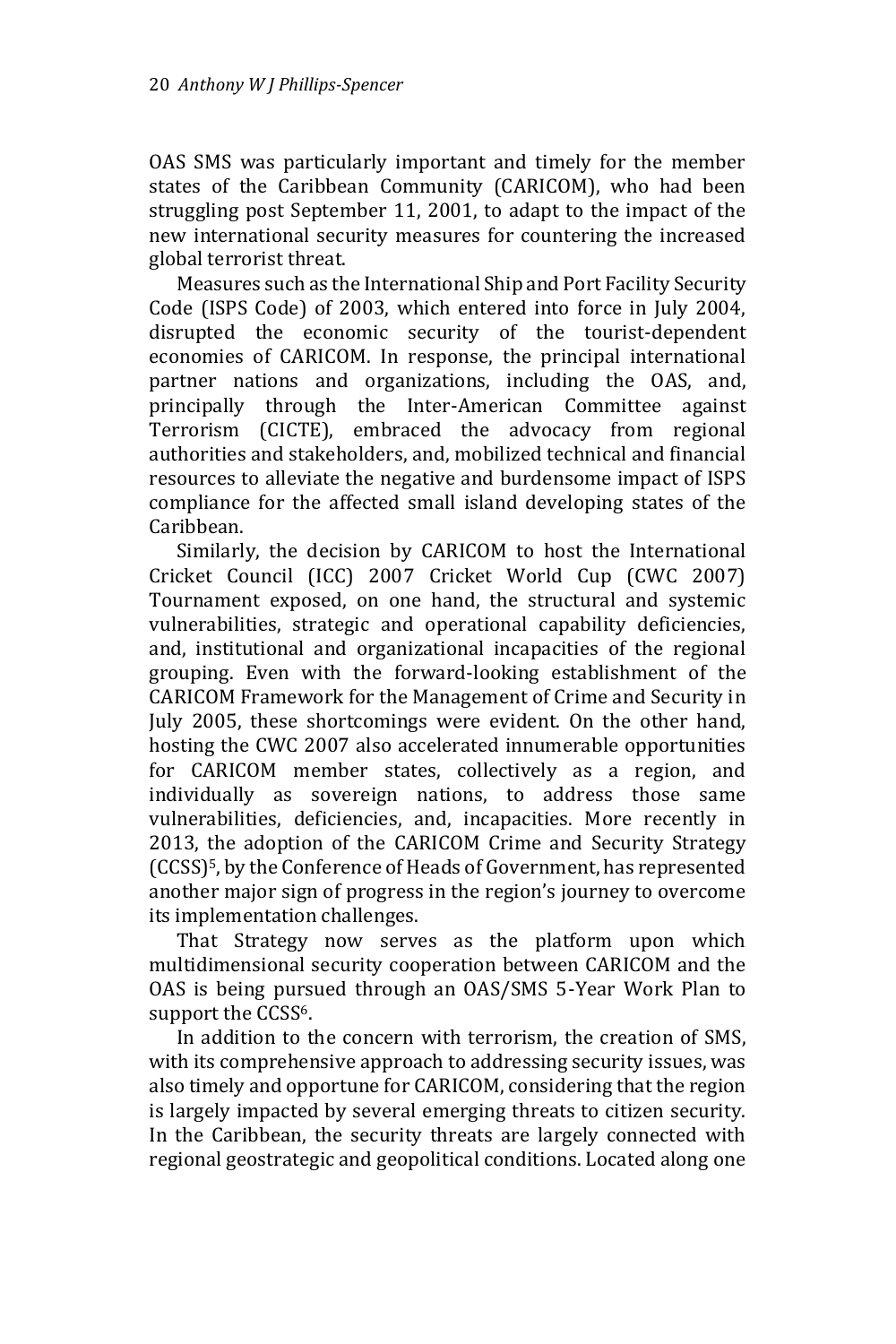of the most active international routes of the drug trade, the region is negatively impacted by unintended effects of regional policies. As a result, the region has one of the highest homicide rates in the world, with average rates of homicides between 16 and 23 homicides per 100,000 inhabitants. As in other areas of the hemisphere, citizen insecurity hampers socio-economic development and constitutes one of the main risks to the stability and democratic governance of the countries.

 It is in the context of this interdependent requirement to reduce vulnerability and increase resilience across the full spectrum of multidimensional security threats, concerns and challenges facing CARICOM member states, that the contribution of the OAS may best be assessed. Since the establishment of its SMS, the OAS has developed and delivered a myriad of administrative, financial and technical assistance programmes and projects to CARICOM member states. This has been done primarily, through three long-standing executive secretariats/departments of the SMS: the Inter-American Drug Abuse Control Commission (CICAD), established in 1986, CICTE established in 1999, and the Department of Public Security (DPS) established in 2005.

 The Department to Combat Transnational Organized Crime (DTOC), established in 2016, is the fourth and newest dependency of SMS, which commits the OAS to help the Caribbean address the second most enduring characteristic of its strategic security environment and experience, transnationality. Together, multidimensionality and transnationality have left CARICOM member states "Trapped between Dependence and Development"7. Integrating a transnational focus into the multidimensional security cooperation agenda of the OAS was therefore further evidence of the Organization's commitment to the Caribbean.

 In the following sections, first, the origins of the emergence of multidimensional security as a priority for the OAS, second, the challenges and obstacles to the integration of multidimensionality in the security cooperation agenda of the OAS, and, third, some specific outcomes and opportunities for the continued promotion of multidimensional security in the Caribbean/CARICOM, will each be briefly reviewed. Finally, an outlook on the future role of the OAS in the evolution of a multidimensional approach to security in the region, will be offered for further discussion.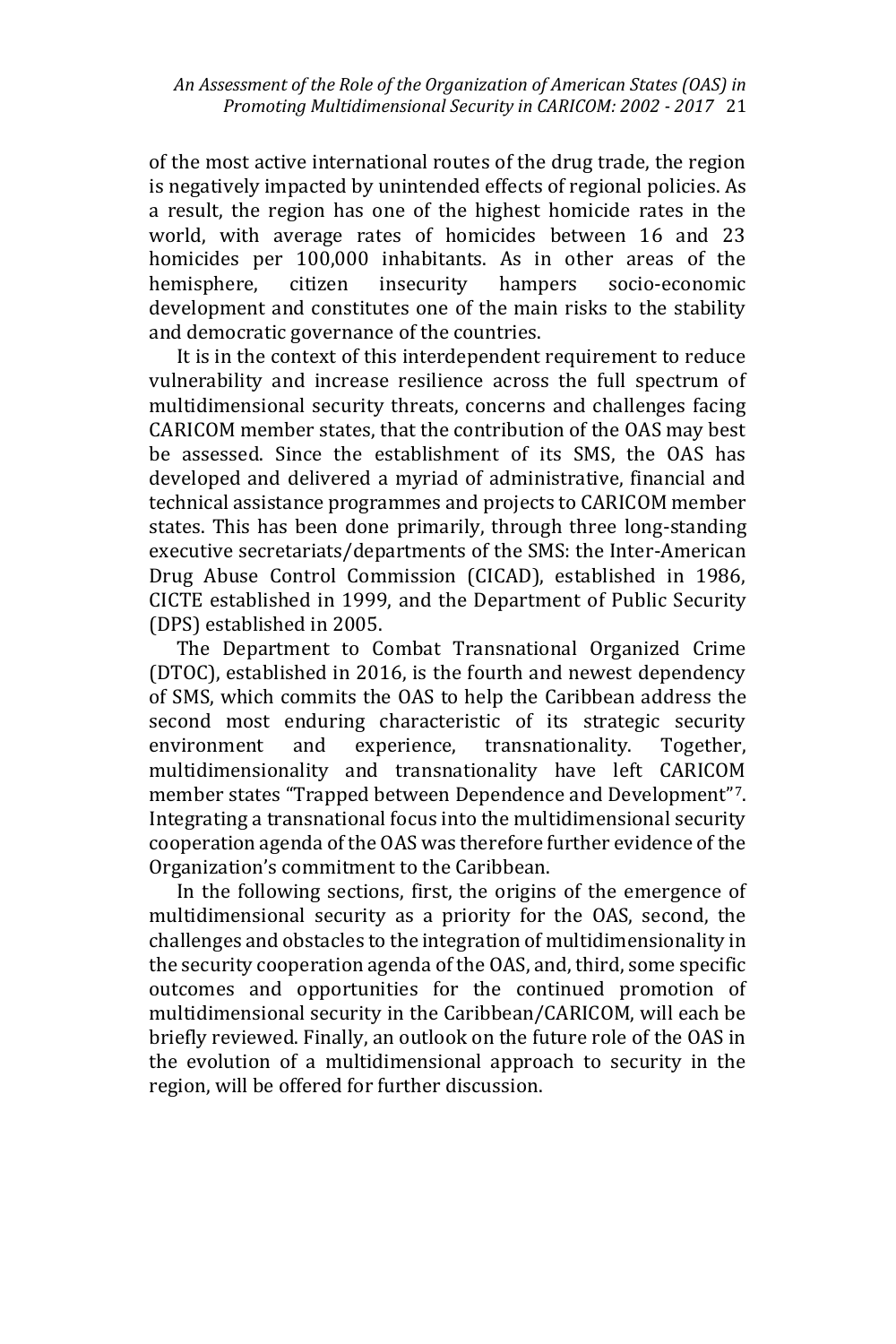### **ORIGINS**

Institutional governance and oversight of the multidimensional security cooperation agenda of the OAS is provided by the Committee on Hemispheric Security (CHS) of the Organization, which was established in 1995 as a Permanent Committee of the OAS Permanent Council. It is therefore not surprising that the origins of the CHS are closely interwoven with the origins of the concept of multidimensional security. The CHS emanated from a mandate of the OAS General Assembly at its 21st Regular Session held in Santiago, Chile in June 1991. That mandate in General Assembly Resolution 1123 resolved: "To entrust the Permanent Council with setting up a working group to study and make recommendations on cooperation on the various dimensions of hemispheric security"8. It is evident from its language, that the intent of that mandate to the Permanent Council invoked both the new and emerging concept of hemispheric security, as well as the realization that hemispheric security needed to be studied within the construct of a multidimensional framework and context.

 Coinciding with the emergence of this new concept of hemispheric security, the Summit of the Americas, which began in 1994, was also influential in providing early impetus for its adoption. Coming just after the end of the Cold War in 1990, that 21<sup>st</sup> OAS General Assembly mandate to the Permanent Council was part of the response by the OAS to a broader recognition of the requirement to: "initiate a process of consultation on hemispheric security in light of the new conditions in the region and the world"9.

 Beyond the geo-strategic shift associated with the end of the Cold War, this imperative to engage in the reformulation of traditional strategic security concepts was also informed during the period 1991 – 1995, by a coinciding admission of the failure of the supplyside dominated and military-centric 'War on Drugs", and, the establishment of the first extended United Nations (UN) Peacekeeping Mission in the Western Hemisphere, in Haiti. Further, this search for a new and relevant strategic security concept in the Americas was also simultaneously influenced by several other emerging theoretical, conceptual, and, political developments.

 In terms of theoretical and conceptual developments, Rosenau's seminal work on the Theory of Change and Continuity<sup>10</sup>, amidst the increasing influence and application of complexity theory to explain issues such as globalization and diversity including the work by Byrne<sup>11</sup>, was among the earliest. Buzan's writing on New Patterns of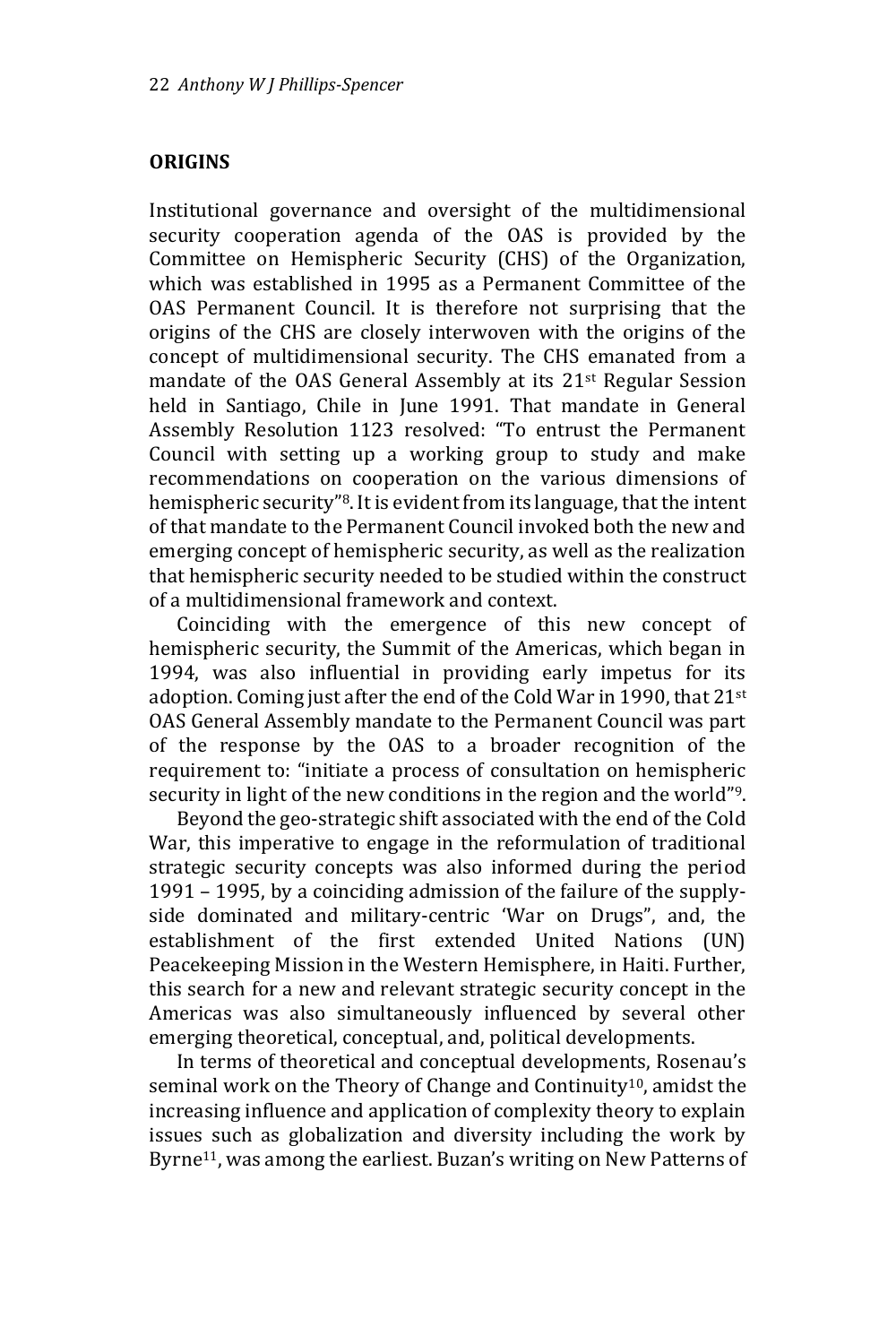Global Security in the Twenty-First Century<sup>12</sup>, in which he outlined five sectors of security: military, political, economic, societal and environmental, was also relevant to the formulation of a new concept of multidimensional security. And, while there may have been other theoretical developments that influenced the emergence and eventual acceptance of the concept of multidimensional security, the final major conceptual influence included here was particularly relevant to the experience of the Caribbean.

 The equally influential work by the Caribbean's own, Guyanaborn, intellectual, Ivelaw Griffith, addressed the challenges for the region in the changing global security environment, with a focus on the principal and persistent regional security threat of drugtrafficking. In Drugs and Security in the Caribbean: Sovereignty under Siege, Griffith<sup>13</sup> introduced the 'Discrete Multidimensional Security Framework', in which he identified four dimensions: military, political, economic, and, environmental, which were developed and designed to match the peculiar realities of the small states of the Caribbean. There were also several political developments that may have encouraged the eventual adoption of multidimensional security by the OAS. These included first, as already noted, the Summit of the Americas process, second, hemispheric sensitivity to the emerging post-Cold War unipolar influence of the United States, and, third, increased regionalism and sub-regionalism in the Americas during the 1990s (ACS in 1994, Mercosur in 1991, SICA in 1991).

 Most important for the CARICOM member states of the OAS however, was the effectiveness of their increased sub-regional advocacy, which led to the adoption of General Assembly Resolution 156714, as the first of what are now, annual Resolutions to address the "Special Security Concerns of Small Island States"15. And, to highlight the particular importance and relevance of the multidimensional security agenda of the OAS to CARICOM member states, at the very outset in 1998, it was agreed in AG/Res. 1567:

> That the small island states have concluded that their security is multidimensional in scope and application and encompasses, *inter alia*, the military-political aspects traditionally associated with the security of states; the protection and preservation of the state's sovereignty and territorial integrity; freedom from external military attack and coercion; freedom from external interference by states or by non-state agents in its internal political affairs;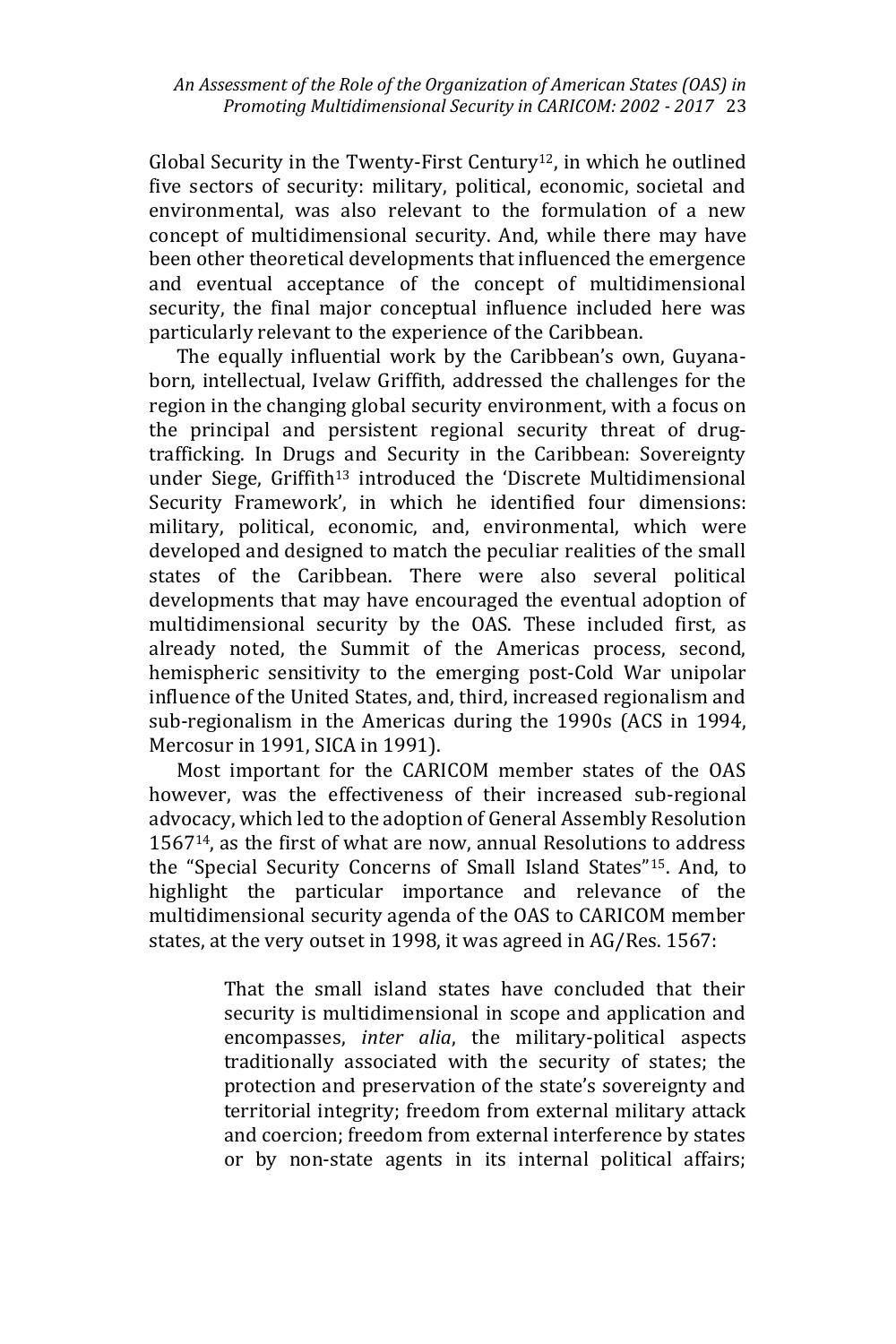protection from environmental conditions and ecological disasters which could imperil its viability; the link between trade, economic development, and security; and the ability to maintain and protect democratic institutions which ensure domestic tranquility;<sup>16</sup>

This clear expression of the importance of multidimensional security by CARICOM member states in 1998, culminated four years later with the adoption of this new security concept in the Declaration of Bridgetown in June 2002. However, as is outlined in the following section, gaining consensus on a multidimensional approach to security was not unhindered. In fact, other major developments in the international security environment between 1998 and 2002 may well have diverted the commitment of the OAS from embracing the concept of multidimensional security. A brief discussion on the Organization's challenges to fulfill its commitment to this new strategic security priority for CARICOM member states, in particular, is useful for this assessment.

# **CHALLENGES AND OBSTACLES**

Having been mandated by the General Assembly in 1998 to support and respond to the successful and sustained advocacy by the small island member states for the implementation of the concept of multidimensional security, the OAS may well have completed the journey to the adoption of this new approach to hemispheric security cooperation, had two principal challenges not arisen.

First, there was the so-called "pink tide" in the early  $21<sup>st</sup>$  century in which electorates in various Latin American countries demonstrated their disenchantment with Neoliberal economic programmes and possibly with the spectre of an emerging post-Cold War unipolarity by voting for a number of left of Centre governments, starting with the election of President Hugo Chavez in Venezuela in 1999. It is noteworthy that within five years following the election of President Chavez, leaders broadly categorized as Left of Centre were elected in several countries. By December 2004, the Bolivarian Alternative for the Americas (ALBA) was established and within the next five years some CARICOM member states would also join this grouping. The launch of Petro Caribe in 2005 and ALBA introduced alternative forms of regional cooperation, particularly important for some small island states who were struggling to meet the burden of rising global oil and gas prices.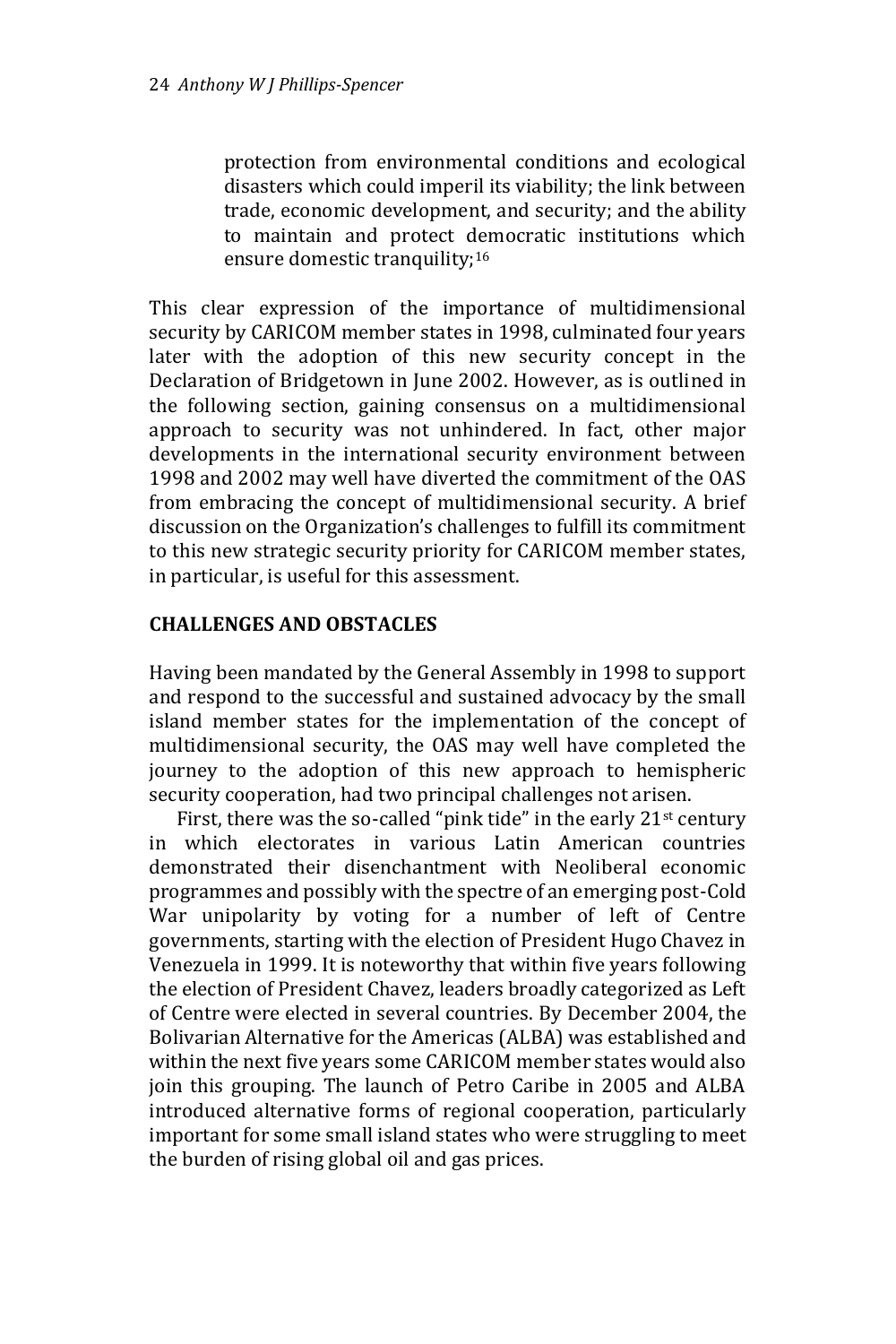The resurgence of ideological diversity and divergence among the leaders of several influential OAS member states did not help the general environment for political consensus-building at the turn of the millennium. Consensus on multidimensional security may thus have been delayed in some capitals across the Americas, where the prospect of a return to a Cold-War type global security environment may have been considered as plausible. Commenting in 2011 on a decade-long process of what he labelled "Latin America's new orientation", Girvan noted in citing Cooper and Heine (2009) that: "Developments over the past decade have significantly altered the political, ideological and institutional landscape of Latin America"17. Girvan highlighted the influence of this 'new orientation' to introduce a discussion on its relevance to the Caribbean.

 However, it was the second source of diverted attention that was more influential in lengthening the journey of the OAS to the adoption of a multidimensional approach to security. In June 1999, when the OAS General Assembly established CICTE, in its Resolution 165018, it was unimaginable that in just over 2 years, the international security environment would have been disrupted by the events of September 11, 2001, to the extent that persists to date. Given the magnitude of the pervasive preoccupation by OAS member states that ensued after the terrorist attacks of September 11, 2001, the Organization, and, all of its member and observer states must be credited with, and commended for their success in aspiring for and achieving consensus on the Declaration of Bridgetown in June 2002.

 This feat of multilateral diplomacy was also magnified since it was realized together with the adoption of the understandably more important Inter-American Convention against Terrorism, which was also adopted at the Thirty Second Regular Session of the OAS General Assembly19. And, it is exactly this mutually reinforcing relationship between multidimensional security as an appropriate framework for implementing a counter-terrorism agenda that the OAS has leveraged substantially since 2002 to develop and deliver relevant and meaningful multidimensional security cooperation programmes to CARICOM member states.

 While the OAS was successful in overcoming the obstacles to having the multidimensional security approach adopted, expressed and institutionalized between 2002 and 2006, the CARICOM experience of absorbing the assistance from the OAS, for hosting CWC 2007, and, in the years immediately following, was no less challenging. First, for the period 2003 – 2007 and the CWC 2007,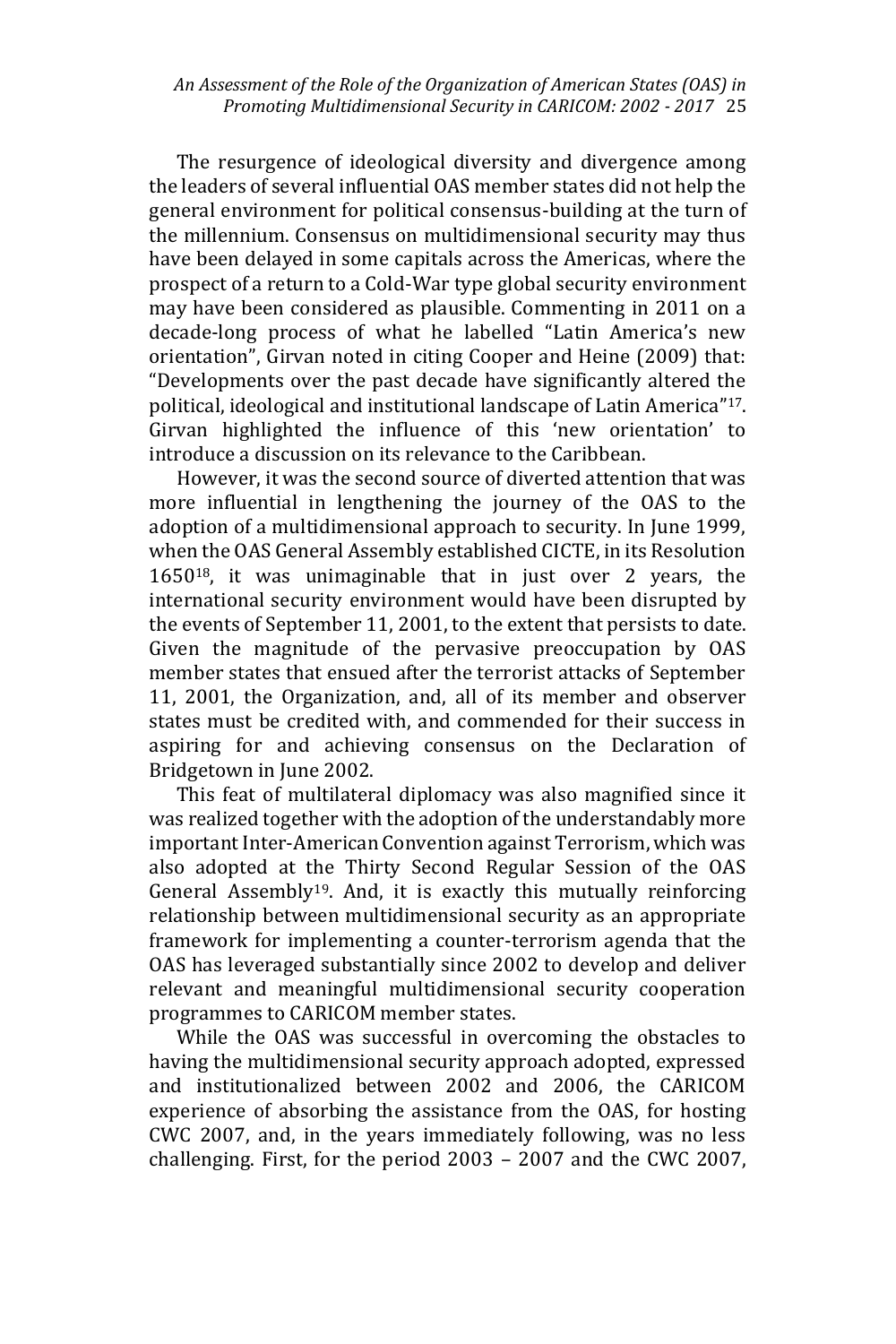while the secretariats and departments of the OAS-SMS were focused on implementing cooperation programmes that could result in enduring strategic and operational improvements in the regional security environment in the Caribbean Basin, it was apparent that the CWC 2007 host-nations were fixated mainly on ensuring a successful CWC 2007 event. One clear example of this misalignment of focus between donors and recipients was the Tourism Security Programme developed and delivered by CICTE through the leadership of the Government of Trinidad and Tobago, beginning with its chairmanship of CICTE from 2005 to 2006. With the support of the other CARICOM member states and key extra-regional partner nations such as Canada, Colombia and the United States, Trinidad and Tobago advocated for and advanced the process for the implementation of the Tourism Security Pilot Project in the CWC 2007 host countries prior to the tournament in 2007.

 Based on the success of that Pilot Project, Tourism Security was included and remains on the Annual CICTE Work Plan with effect from 2007. Unfortunately, CARICOM member states are neither the major current beneficiaries of this programme, nor have the benefits delivered for CWC 2007 been institutionalized, as was expected by the CICTE Secretariat after implementation of the Pilot Project. Post CWC 2007, CARICOM member states also became preoccupied with three understandably priority concerns.

 First, the increased incidence of crime and violence in the region, which was amplified, and perhaps even overstated in some jurisdictions in a report published by the UNODC together with the World Bank in March 2007 entitled: "Crime, Violence, and Development: Trends, Costs, and Policy Options in the Caribbean"<sup>20</sup> assumed immeasurable political, social and economic importance. The relevance of this report to this discussion, beyond its politically disturbing impact in the region in 2007, rests on its clear and bold expression of the security-development nexus, so central to a multidimensional approach to security.

 Second, with the exception of Trinidad and Tobago and Barbados, all twelve (12) CARICOM member states were worried about their ability to pay the rising global oil and gas prices, until the establishment of Petro Caribe with its large concessionary financial assistance21. The priority of OAS security assistance programmes was therefore reduced for these member states. Finally, by 2009, the region had begun to feel the impact of the global financial crisis on its tourism sector and other affected sectors of the economy.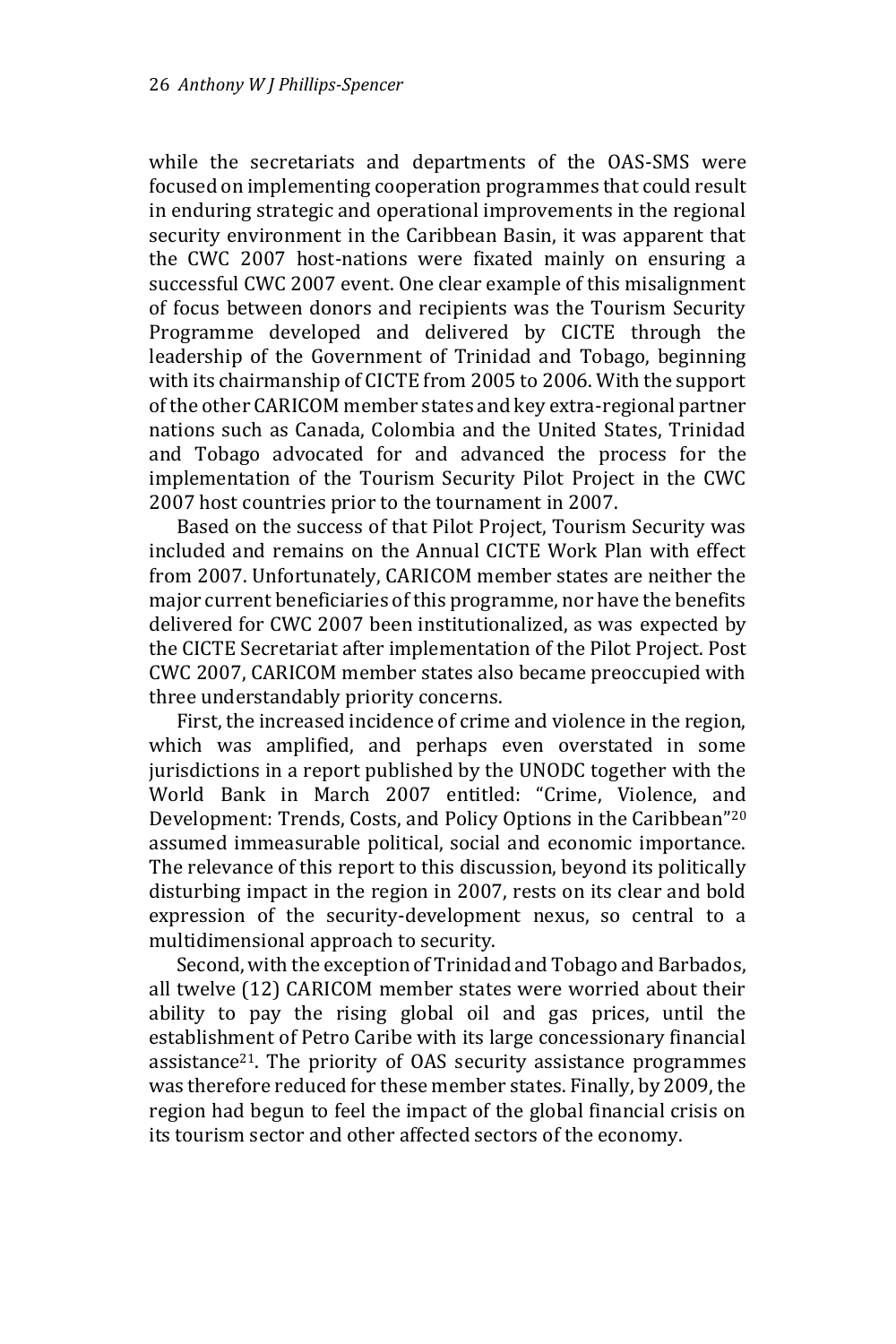Amidst these priorities, the institutionalization of security capability and capacity building in CARICOM member states did not emerge uniformly, as: "First Order: vital interests"22. Progress by the OAS in providing assistance to advance multidimensional security in the Caribbean was challenged, even after the establishment of the SMS. In spite of that array of vulnerabilities, deficiencies, and incapacities, the OAS, in collaboration with the region's multidimensional security cooperation pioneers persevered with the implementation and institutionalization of the CARICOM Security Management Framework. The results were modest but unquestionably meaningful and provided a foundation for future success.

# **OUTCOMES AND OPPORTUNITIES**

During the period 2002 to 2017, the OAS developed and delivered to CARICOM member states, a consistent and concerted stream of technical, financial and administrative resources and assistance across the full spectrum of the Organization's multidimensional security cooperation programming agenda.

 The majority of those cooperation programmes and projects are delivered by the SMS, through CICAD, with its three (3) programme areas (supply reduction, demand reduction and institutional strengthening), CICTE, now through three (3) rationalized programme areas (cybersecurity, border management and, legislative and policy assistance), and, the Department of Public Security (DPS), through its two sections (security and justice, and, prevention of crime and violence) and, its program of demining and arms destruction. In July 2016, by an Executive Order issued by the OAS Secretary General His Excellency Luis Almagro in July 2016, the DTOC was created, and, that Department is still in the process of being fully established.

 In addition to the core multidimensional security cooperation managed by the SMS, other secretariats of the OAS, such as the Executive Secretariat for Integral Development (SEDI) also contribute to the other domains of multidimensional security. The following sections highlight some of the major outcomes by the Departments of the SMS, all in pursuit of the OAS multidimensional security agenda in the Caribbean. While all of the assistance mobilized by the OAS since 2002 in support of the implementation of a multidimensional approach to security in CARICOM member states cannot be accommodated in this brief discussion, a summarized account of the Organization's coverage of this post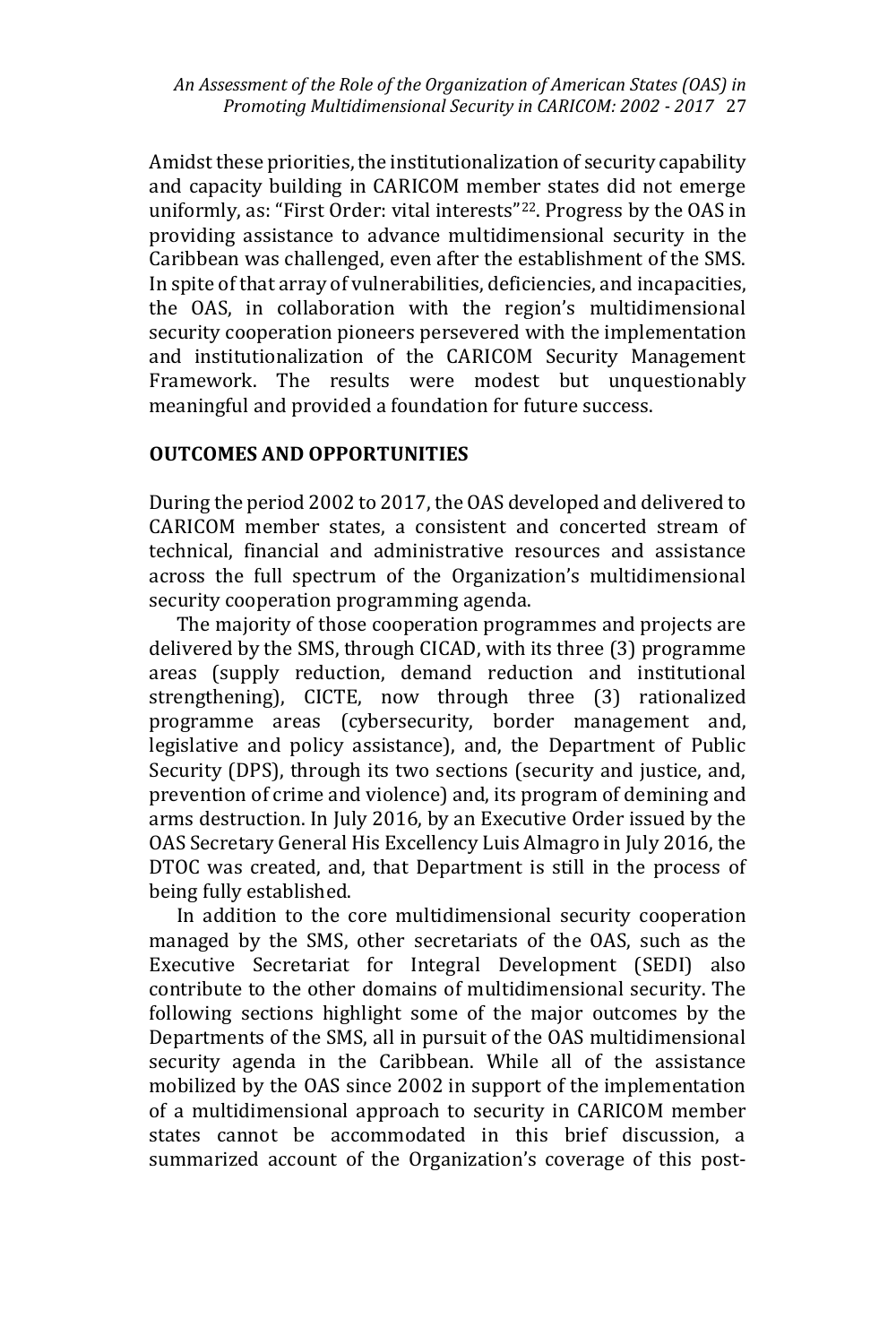millennial hemispheric concept and construct for security cooperation is useful for the completeness of this assessment. Further, the outcomes of those multidimensional security cooperation activities are even more important, given the special and peculiar relevance and importance of the multidimensional approach to security for OAS member states from the CARICOM subregion.

# *CICAD – Major Outcomes and Opportunities*

The cooperation activities undertaken by CICAD in accordance with its mandates are currently organized into three principal programme areas – supply reduction, demand reduction, and, institutional strengthening. While the focus of CICAD activities at its establishment was understandably on supply reduction, by the turn of the millennium, and, noticeably since the adoption of the multidimensional approach to security by the OAS in 2002, there has been an increased balance between the Commission's supply reduction and demand reduction programmes.

 CICAD Member States and the Secretariat also adopted measures for an even more mainstreamed process for integrating a multidimensional approach into the activities of the Commission. First, the Multilateral Evaluation Mechanism (MEM), initiated in 1999, and, now in its Seventh Round has been continually upgraded and adapted to reflect a more inclusive and integrative approach to a hemispheric counter-drug agenda that is multidimensional in character. Second, in 2009, CICAD approved, and, in 2010 adopted, and implemented a Hemispheric Drug Strategy<sup>23</sup> in collaboration with the OAS SMS. And, third, in November 2016, at its  $60<sup>th</sup>$  Regular Session in the Bahamas, CICAD approved a Hemispheric Plan of Action on Drugs 2016 – 202024.

#### *Supply Reduction Outcomes*

Based on the Caribbean's historical and traditional experience with marijuana production, and, as a major transit area for cocaine trafficking through their expansive coastlines, CICAD's focus of activities in the region from its establishment in 1986 has been to support member states in designing, implementing and strengthening comprehensive and balanced policies and programs aimed at decreasing the illicit supply of plant-based drugs such as cocaine, heroin and marijuana, as well as synthetic drugs, such as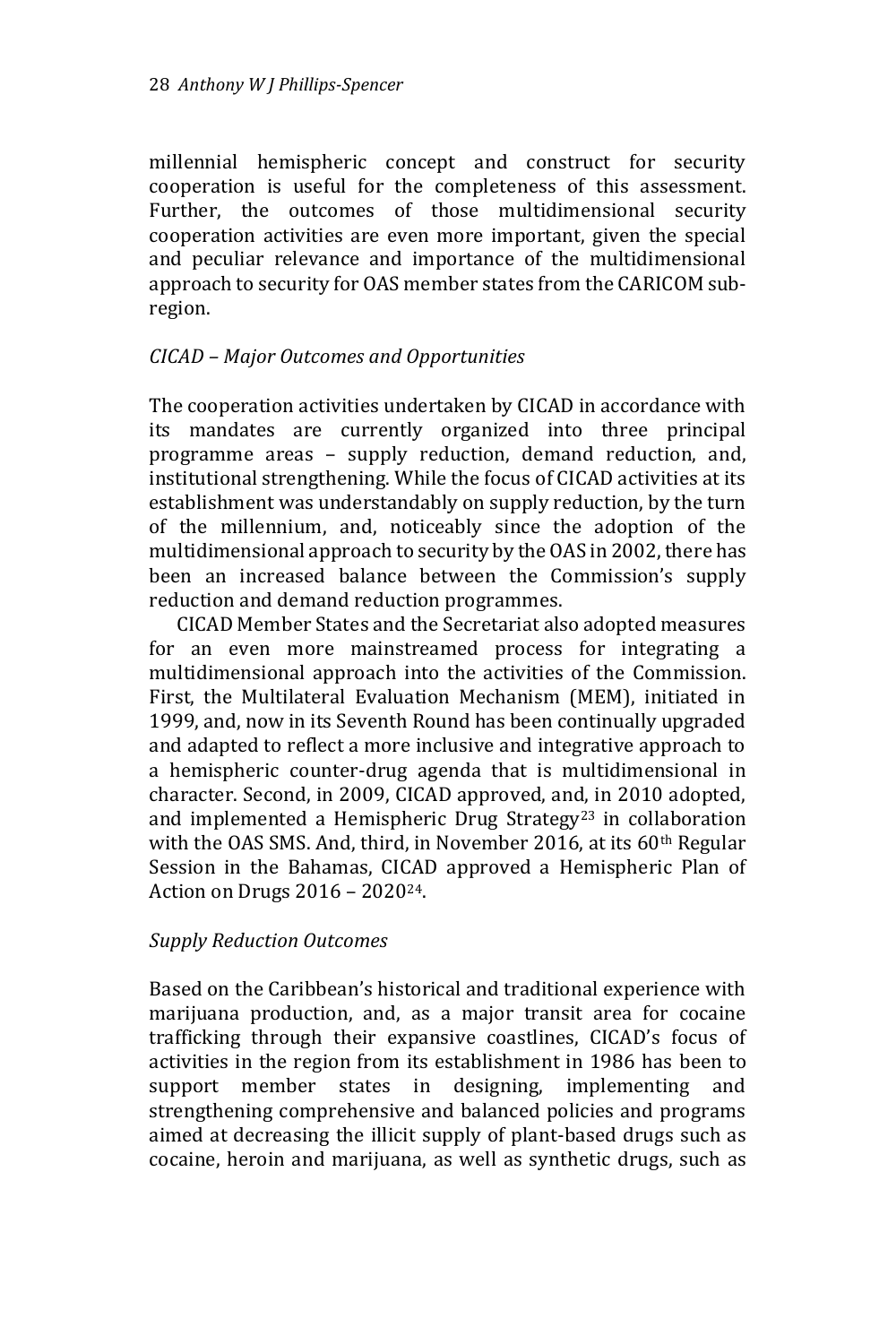#### *An Assessment of the Role of the Organization of American States (OAS) in Promoting Multidimensional Security in CARICOM: 2002 - 2017* 29

fentanyl and its analogues, and the New Psychoactive Substances (NPS). More recently, as the production and trafficking of synthetic drugs have increased, the Supply Reduction Unit (SRU) has been actively engaged in supporting national authorities in member states in identifying, detecting, seizing, handling and disposing of precursor chemicals, pharmaceuticals, and synthetic drugs. The SRU has also assisted Caribbean/CARICOM member states in preventing the diversion of controlled chemical substances towards illicit activities25.

# *Supply Reduction Technical Assistance Opportunities*

The current plans of the SRU include delivering technical assistance in the following areas: dismantling clandestine laboratories; increasing the quantity and quality of counterdrug law enforcement operational and prospective intelligence; enhancing maritime border, port and airport drug trafficking control, information sharing, and reducing the sale of narcotics in the dark net; improving the capacity of forensic laboratories to analyze chemical substances, precursors and pharmaceutical products; recovering illicit drugrelated assets and dismantling drug trafficking criminal groups; increasing gender mainstreaming in counter-drug law enforcement agencies; enhancing inter-agency and horizontal cooperation; and reviewing and updating legislation, regulations and administrative controls on illicit drugs, and on the pharmaceuticals and chemicals used for their production<sup>26</sup>.

# *Demand Reduction Outcomes*

The Demand Reduction Unit (DRU) of CICAD has been active in and beneficial to the Caribbean region. While from the traditional concept of security, programmes of the DRU are viewed as "soft", it should be noted that Bertram Niles of the BBC in the article "High violence rates stifling Caribbean economic growth" carried on China Global Television Network (CGTN) notes that: "The World Bank has recommended that the region increase prevention efforts, such as investing in education, behavioural and soft skills programs, and well targeted poverty reduction efforts"<sup>27</sup>. This Unit has focused its energies on the development of projects in a number of areas. Working with the research-based section of CICAD that evolved into the Inter-American Observatory on Drugs (OID), data was collected on drug use in secondary schools in the region to undertake more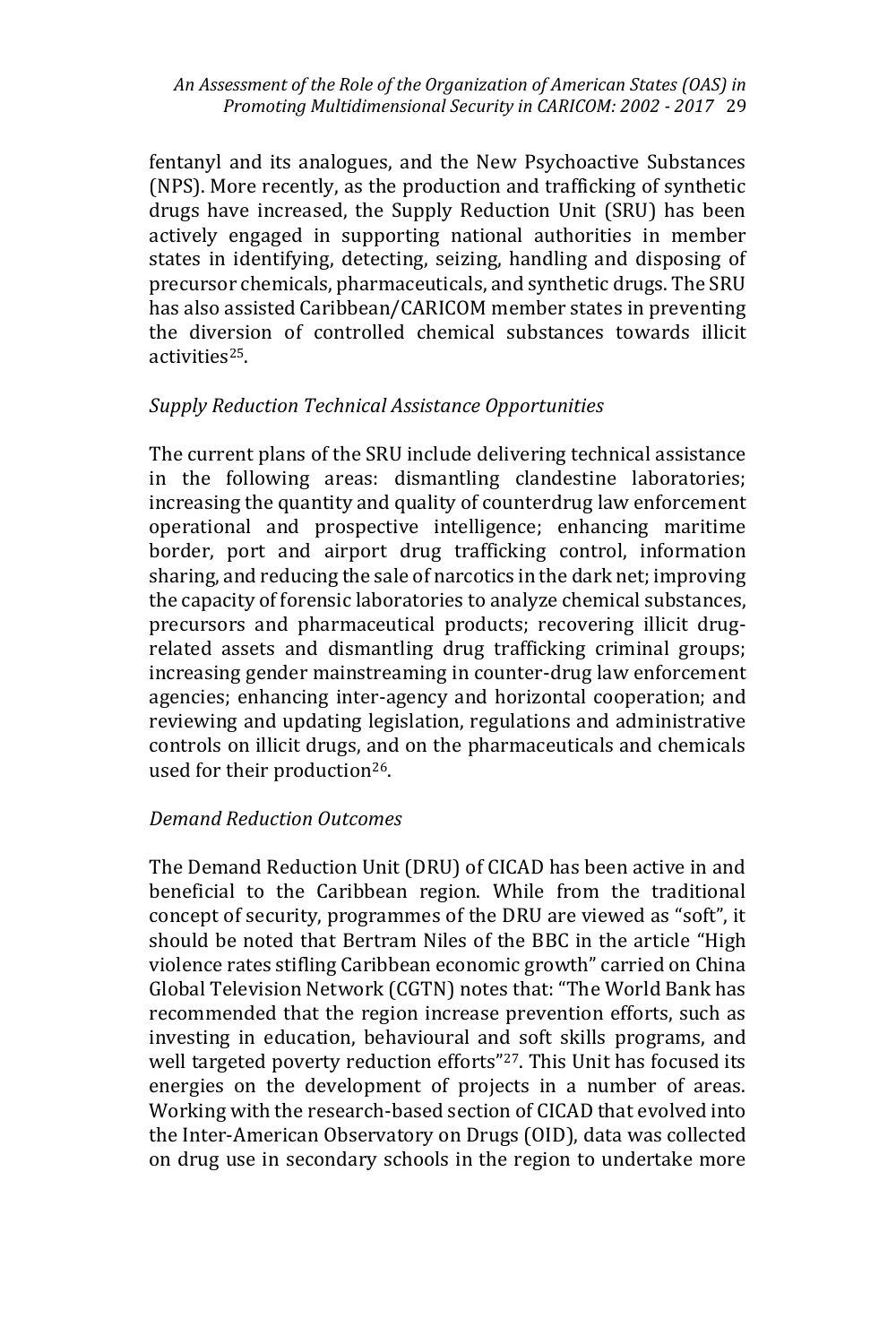targeted prevention interventions. This was followed by the development of an on-line programme for the Caribbean, delivered in collaboration with the Open Campus at the University of the West Indies (UWI), which was one of the early programmes offered through a web-based platform. Concurrently the Unit worked with the CARICOM Secretariat and the Pan American Health Organization (PAHO) to draft and launch: "CARICOM Universal Standard of Care Handbook for the Treatment and Rehabilitation of Drug Dependence"28, with financial assistance from the European Union (EU).

# *Demand Reduction Cooperation Opportunities*

Through the continued commitment of the DRU, measures to address drug use and addiction from a public health perspective in the Caribbean are expected to continue. These measures include the Training and Certification Program for Drug and Violence Prevention, Treatment, and Rehabilitation (PROCCER) programme, which is expected to continue in collaboration with the CARICOM Secretariat, the UWI, Mona Campus, and St. Georges University in the delivery of training in the treatment and prevention tracks respectively. CARICOM member states are also expected to receive support for the development of the Adolescent Intervention programme, which aims to increase understanding of adolescent drug use and provide intervention methods for persons working with this unique population. This follows successful pilots in Jamaica and Trinidad and Tobago, with the support of the UWI, and, two International Society of Substance Use Professionals (ISSUP) Conferences, and, sponsorship of the Bureau of International Narcotics and Law Enforcement Affairs (INL) of the US Department of State.

# *Institutional Strengthening Outcomes*

In 2000 CICAD began its capacity building initiatives in the Caribbean by assisting member states with the development of National Drug Plans. These plans provide a strong policy basis for the development of programmes and activities in all areas of drug control and contribute to the promotion of comprehensive security initiatives. In 2009, CICAD and the CARICOM launched a manual that provides a guide to the development of National Plans. Through its SRU, CICAD also worked with the Government of Trinidad and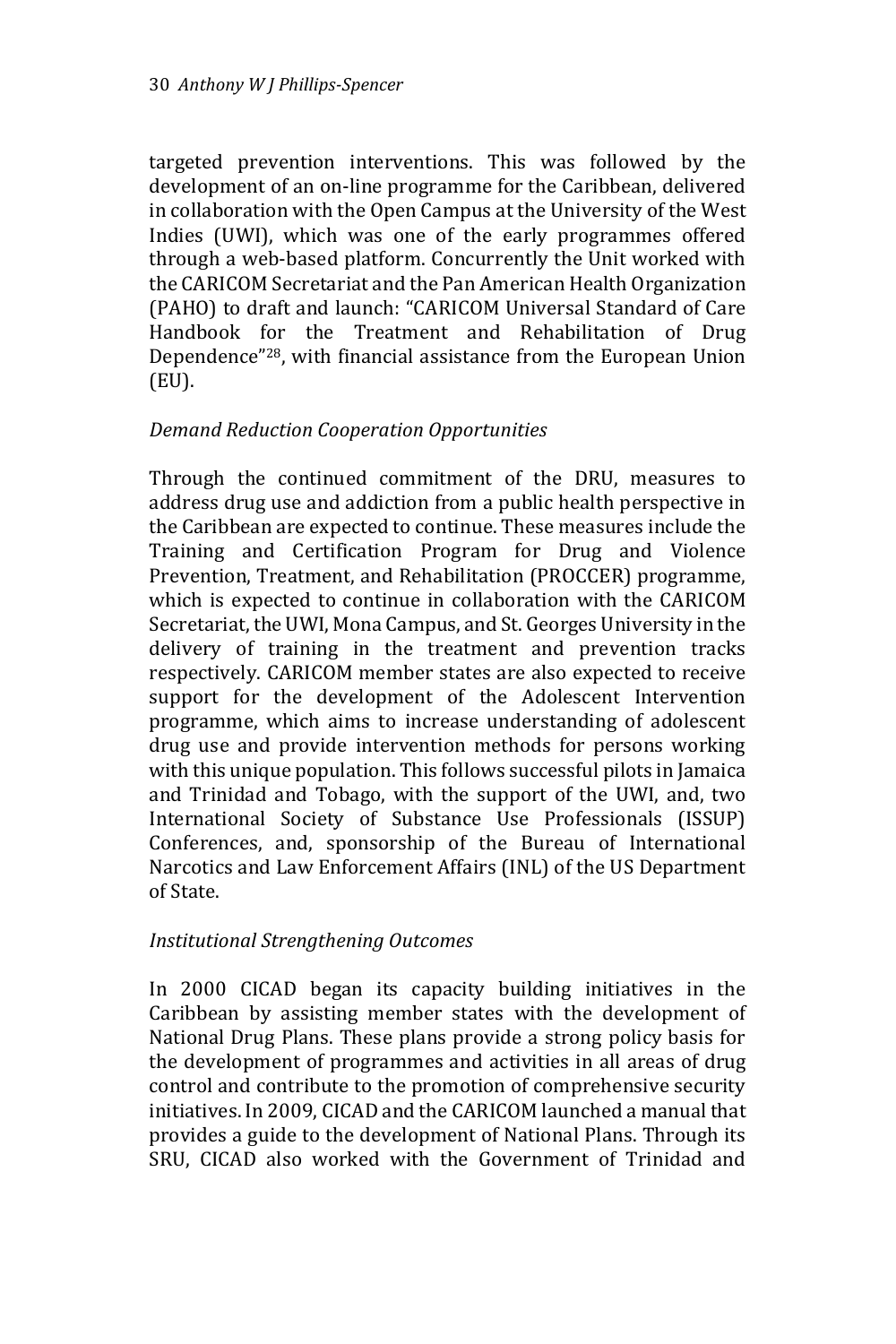*An Assessment of the Role of the Organization of American States (OAS) in Promoting Multidimensional Security in CARICOM: 2002 - 2017* 31

Tobago from 2010 to manage the establishment of the Regional Counterdrug Intelligence Training School (RCITS) initiative. Based at the Trinidad and Tobago Police Service Training Academy, in Port-of-Spain, and, launched in 2015, the Training School is the first specialized center in the Caribbean for academic and operational training in the anti-drug intelligence field. The RCITS has already delivered regional courses in Strategic Intelligence Management as well as national courses with limited regional participation in Operational Intelligence Gathering. The administration of the RCITS includes representation from the CARICOM Secretariat as well as a Regional Board of senior practitioners in drug control. Trinidad and Tobago maintains a national team with responsibility for logistical and other support services dedicated to the School.

#### *Institutional Strengthening Cooperation Opportunities*

The work of the Institutional Strengthening Unit has focused on the development of Drug Treatment Courts (DTC) for both adults and youth, through its Drug Treatment Court in the Americas programme. Over the period 2011 to 2017 there was expansion of the number of courts in Jamaica, with new courts established in Barbados and Trinidad and Tobago. Other member states are initiating infrastructure for the implementation of these courts. The development of National Plans will continue to receive attention in the Caribbean region in collaboration with the CARICOM Secretariat, since the 6<sup>th</sup> Round of the MEM noted that only 27% of the member states had completed Plans or Strategies. The potential for significant preventive impact from institutional capacity-building that is focused on urban alternative and sustainable development programme delivery is being explored. Alternative and Sustainable Development has regained specialized focus, and, is an area of particular importance to the Caribbean region. Since Marijuana is the only significant drug that is cultivated and trafficked intraregionally, with high levels of micro-trafficking, especially in urban centres, this leads to the creation of "drug blocks" and "turf wars" which impact the level of violent crime, the safety and security of communities, and, the involvement of many youth in illegal activities. Alternative and Sustainable Development programmes, combined with traditional crop substitution initiatives can therefore create outcomes that are meaningful for the region's multidimensional security environment.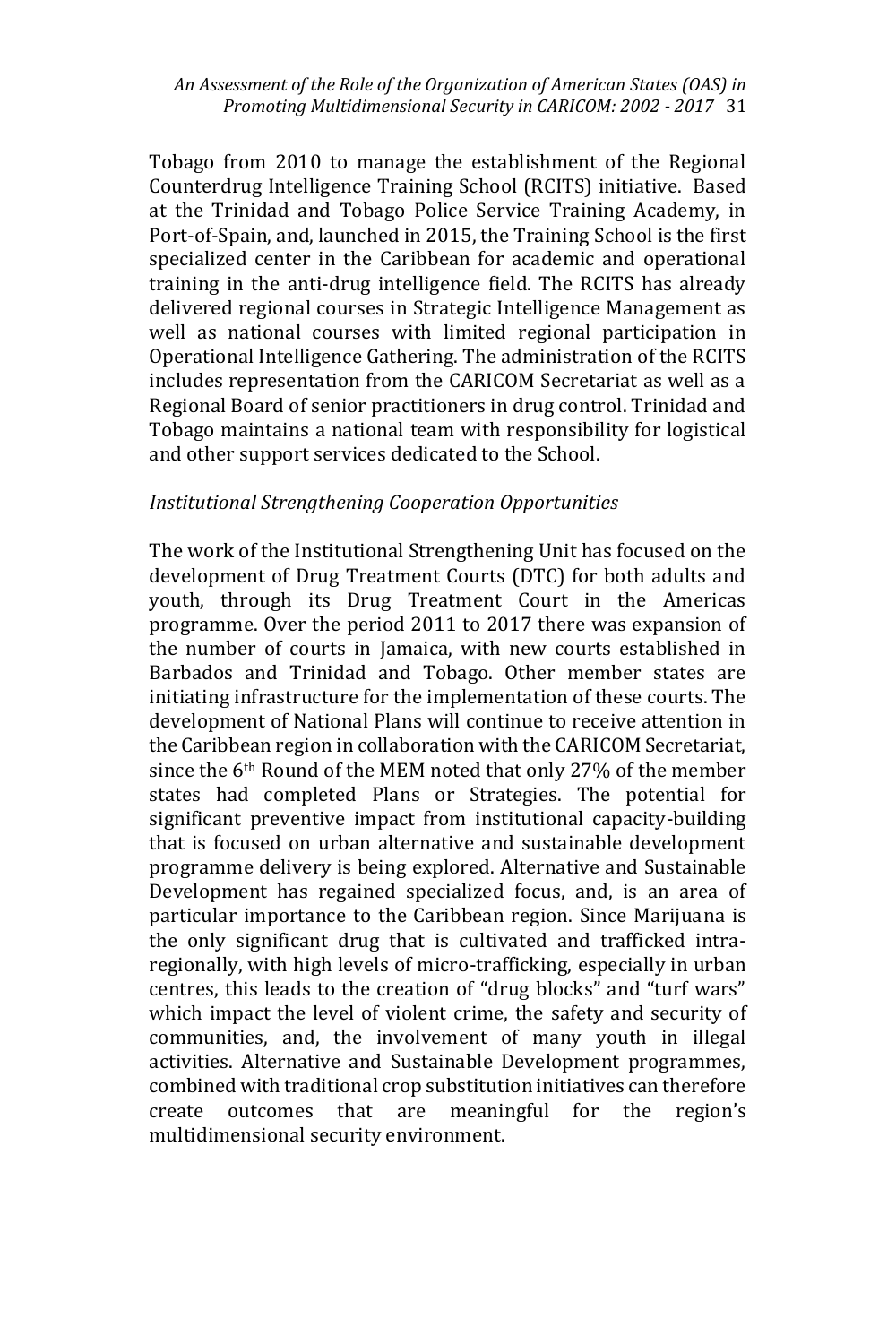# *Multi-Lateral Evaluation Mechanism (MEM) - Major Outcomes and Opportunities*

The First Round of the MEM in 1999 established baseline information of the institutional arrangements, policies, strategies and programmes in member states of the Region. Since that time the instrument has gained international recognition as a premier evaluation tool for drug control, including at a meeting of the Commission on Narcotic Drugs in 2014. Over its successive Rounds, the MEM has provided member states of the Caribbean with the opportunity to review their progress, focus on critical areas, and take action on priority issues for ensuring their compliance with their hemispheric and global responsibilities. The MEM is therefore viewed as a valuable tool by the Caribbean.

# *CICTE – Major Outcomes and Opportunities*

The CICTE Secretariat has provided a wide range of technical assistance to CARICOM countries. Most notably, CICTE has recently assisted with the drafting of CARICOM's regional counter-terrorism strategy with a view to becoming a major implementation partner once the strategy has been approved. Also, many of CARICOM's members have benefitted in recent years from CICTE's cybersecurity program, through the development of national cybersecurity strategies, establishment of Cyber Incident Response Teams (CSIRTS) and capacity building in a number of areas that increase Member States' abilities to prevent and mitigate attacks against critical virtual infrastructure.

 CARICOM countries have also benefitted from CICTE's tourism security program, through which national authorities have received training in disaster management, contingency planning, and threat evaluation, among other topics. Several CARICOM countries will benefit from a tourism security plan drafted in collaboration with CICTE. Finally, members of CARICOM have received technical assistance to help secure trade and transportation routes through specific capacity building in such areas as maritime and port security, supply chain security, and container inspection.

# *DPS – Major Outcomes and Opportunities*

The DPS was created to design and implement initiatives to support the efforts of Member States to assess, prevent, confront, and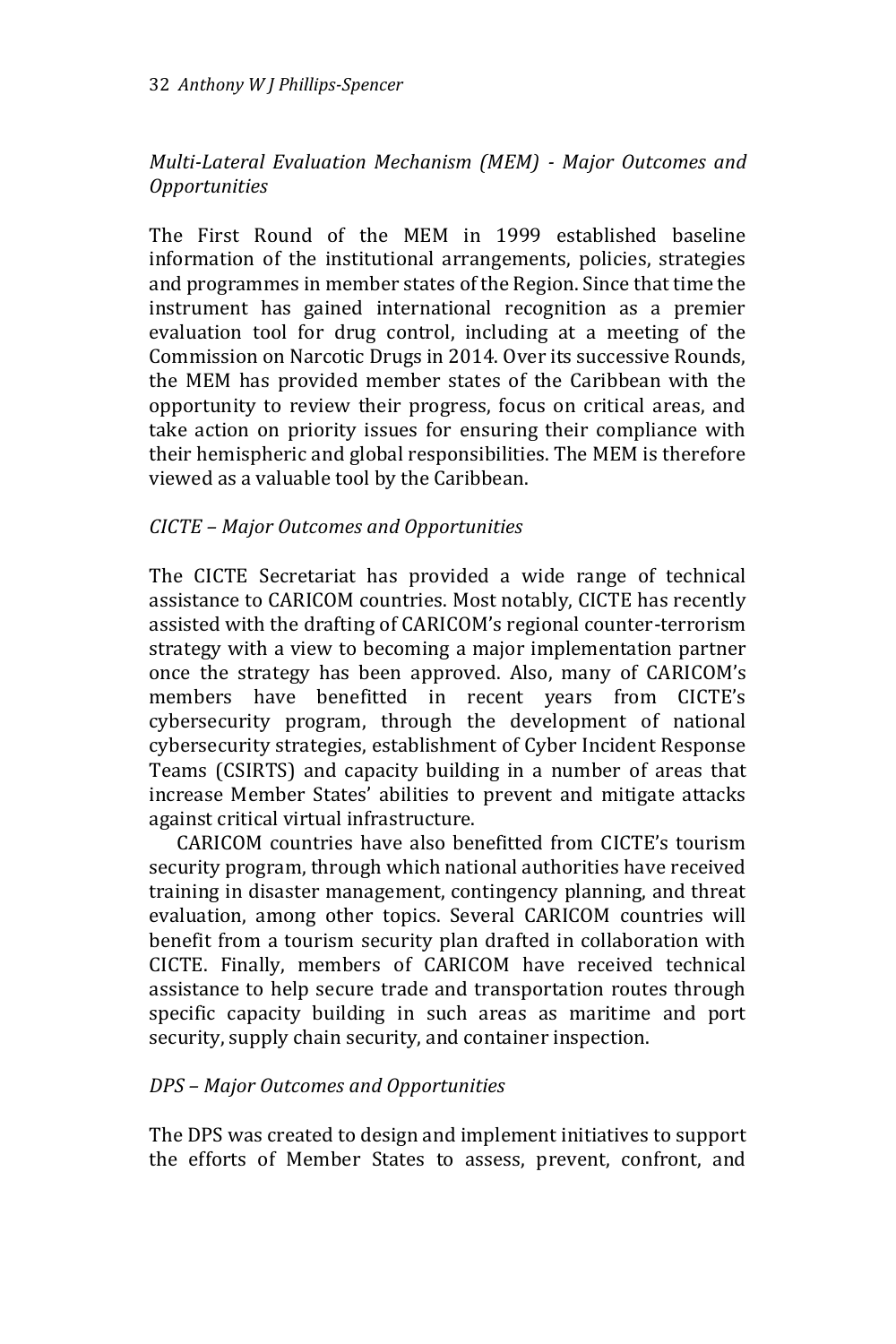respond to threats posed by different manifestations of criminality and violence, particularly in the following areas: (i) security and justice (police reform, prison reform and reintegration, crimes related to irregular migration, witness protection and assistance for victims); (ii) prevention of crime and violence; and, (iii) demining and arms destruction. Since its creation, the DPS has prioritized projects and assistance to CARICOM countries recognizing that the regional context poses many challenges to the countries, making their citizens more vulnerable to safety concerns. DPS utilizes a framework comprised of comprehensive, cross-cutting, and coordinated multilateral programs to address these threats. An early major outcome of the establishment of the DPS in 2006 was the institutionalization of the process for the Meeting of Ministers Responsible for Public Security in the Americas (MISPA) in 2008.

 One of the key areas on which the DPS has worked with CARICOM countries is to strengthen institutional capacity in prison management and programs aimed at the successful reintegration of persons in conflict with the law. DPS has achieved positive results in Jamaica with the program 'A New Path: Promoting a Healthy Environment and Productive Alternatives for Juvenile Remandees and Offenders in Jamaica'. The project operates in all juvenile facilities, and, has assisted more than 1,460 youngsters in three years, who upon release are supported with social reintegration and economic inclusion. Preliminary data indicates that only 33 of the 713 young people released from Metcalfe and South Camp facilities during 2015 and 2016 have returned to a juvenile correctional center, a reentry rate of 4.62%<sup>29</sup>.

 In addition to Jamaica, the DPS is working with the Governments of other CARICOM countries to expand 'A New Path' throughout the region.

 DPS also works with the CARICOM in the improvement of law enforcement capacities, through the Inter-American Network for Police Development and Professionalization (REDPPOL, for its Spanish acronym). REDPPOL was created by DPS as a mechanism for international cooperation to develop police skills and has four (4) pillars: (i) development and implementation of a training curriculum, with both on-site and virtual courses, that seek to respond to identified knowledge needs and to reduce asymmetries among the police forces in the Americas; (ii) creation of a permanent network for cooperation with the goal of strengthening the training process through the continuous exchange of information and knowledge; (iii) horizontal cooperation that promotes the exchange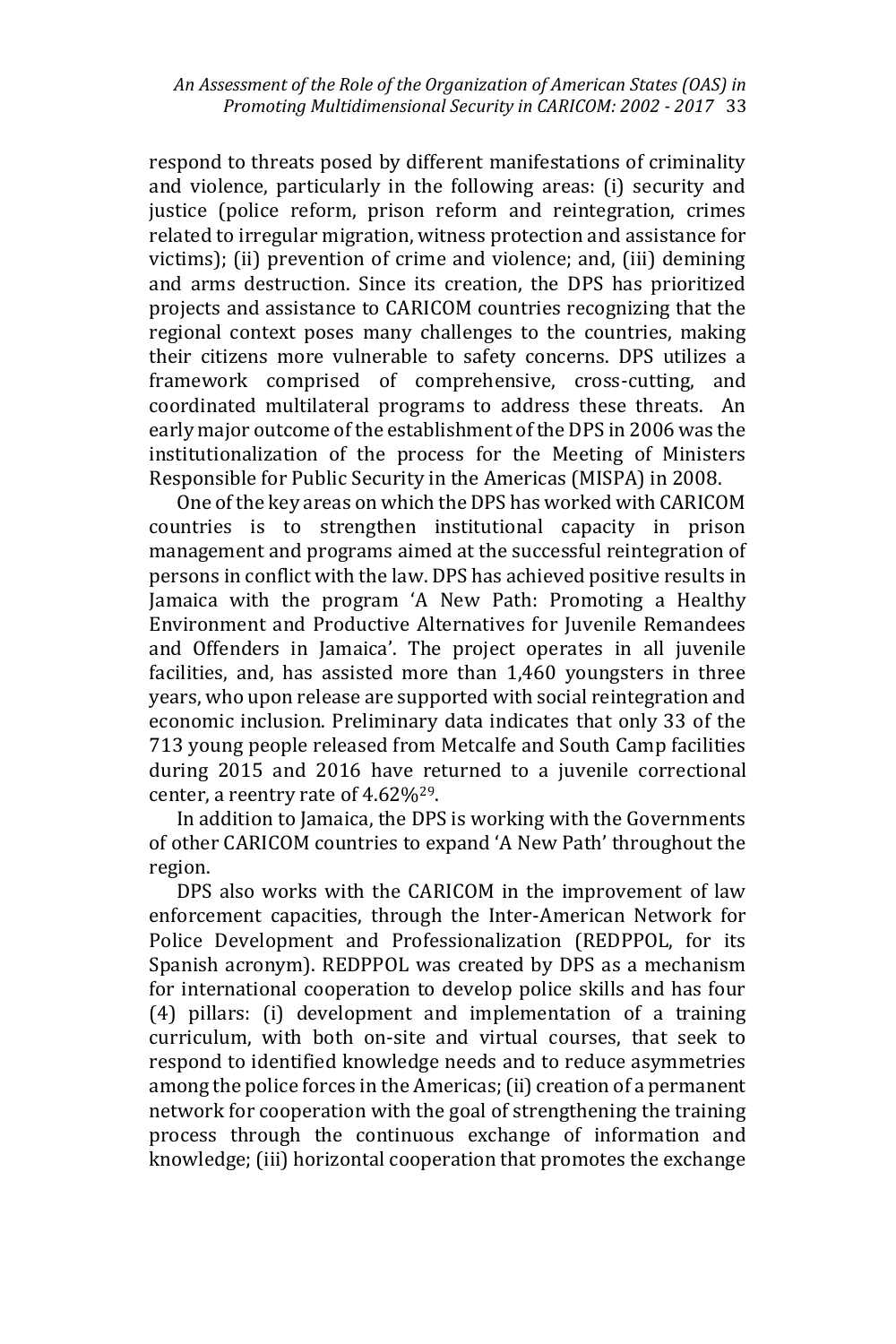of information, experiences, and best practices among police institutions; and, (iv) certification of police forces in excellence management. In 2017, the DPS implemented its first on-site police training under REDPPOL at the Police Technological Institute in Honduras. CARICOM was represented by both participants and facilitators. In the future, DPS intends to prioritize CARICOM participation in the REDPPOL, implement a Sub-Regional Workshop for Police Cooperation in the Caribbean, and, work with countries to promote the pillars of REDPPOL in the region.

 DPS has also worked with other institutions of the justice system to strengthen their capacity to provide assistance and protection services to victims and witnesses of crime. More than 25 officials have been trained in Belize to facilitate the implementation of the best common approach for the Caribbean region for providing assistance to and protecting victims and witnesses. In addition to working with the different institutions of the criminal justice system, DPS has prioritized programs to prevent violence and criminality. In that regard, the DPS has promoted cooperation under two main frameworks: the Inter-American Network for the Prevention of Violence and Crime created by Resolution 2866 at the 44th OAS General Assembly, and the Inter-American Program for the Prevention of Violence and Crime. The Inter-American Network for the Prevention of Violence and Crime provides assistance to all Member States in the enforcement and implementation of public polices, programs and initiatives in the area of violence and crime prevention.

 The Caribbean region has benefited from initiatives of the Prevention Network since its launch in November 2016. The Inter-American Program for the Prevention of Violence and Crime offers support to Member States in the development of a comprehensive and multidimensional prevention strategy to reduce and mitigate risk factors of violence and crime, especially among youth, and, to foster international cooperation. One of the regional priorities of the Program is the prevention of human trafficking, and so, in 2008, the DPS implemented a project for Combating Trafficking in Persons in the Caribbean. The Program has educated law enforcement personnel on the differences and similarities of the crimes of trafficking in persons and smuggling of migrants, and, Caribbean parliamentarians in the development of comprehensive legal frameworks to address these crimes.

 Between years 2010-2011, the DPS implemented the program Strengthening the Capacity of Law Enforcement Officials,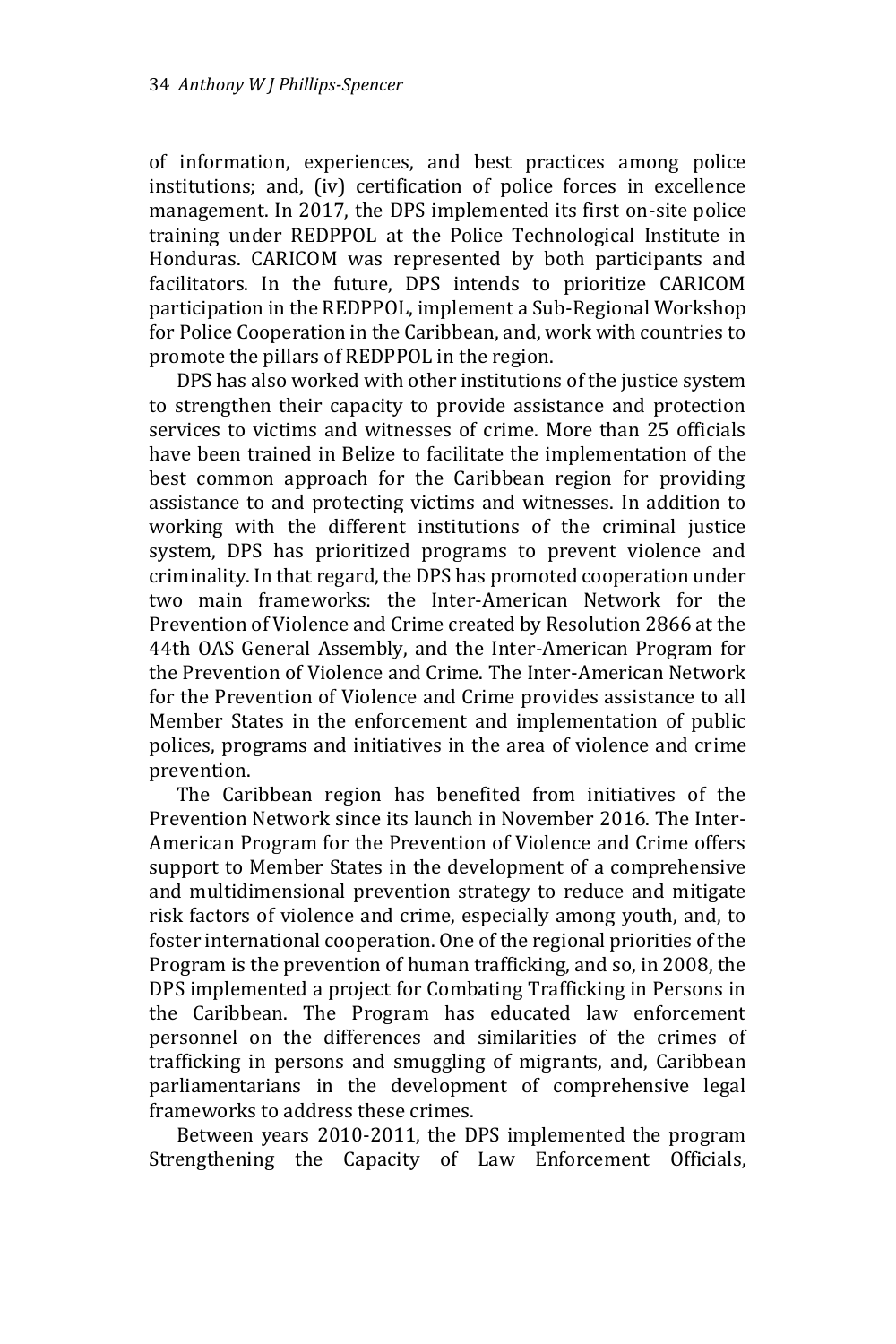Immigration Officers, Judges and Prosecutors in the Caribbean to Identify and Combat Trafficking in Persons, especially Women and Children. CARICOM Member States also participated in the Fourth Meeting of National Authorities on Trafficking in Persons in 2014, which resulted in the Second Work Plan against Trafficking in Persons, and the Declaration of Brasilia. In 2018, the DPS expects to implement a project to address Human Trafficking in the Caribbean Region.

 The DPS also serves as the Technical Secretariat for the Inter-American Convention against the Illicit Manufacturing of and Trafficking in Firearms, Ammunition, Explosives and Other Related Materials (CIFTA, for its initials in Spanish) and supports its implementation. One measure implemented in the region under CIFTA was the "Promoting Firearms Marking in Latin America and the Caribbean" programme, which created the Program of Assistance for Control of Arms and Munitions (PACAM) to build the national capacities of OAS member states to mark and trace firearms. The Caribbean countries which participated in the project were: Antigua and Barbuda, Barbados, Bahamas, Belize, Dominica, Grenada, Guyana, Haiti, Jamaica, Dominican Republic, Saint Lucia, St. Vincent and the Grenadines, St. Kitts and Nevis, Suriname and Trinidad and Tobago. Under PACAM, 39 marking machines were donated to 25 countries, 288 national authorities were trained and 289,600 firearms were marked.

# *DTOC – Major Outcomes and Opportunities*

The newly-formed Department against Transnational Organized Crime (DTOC) has focused its technical assistance/capacity building efforts in the Caribbean along two (2) main fronts: 1.) Combating money laundering - providing two regional training courses in 2017 to build the capacity of law enforcement and the judiciary; and, 2.) the forfeiture and recovery of assets related to transnational organized crime, helping to establish an Asset Recovery Interagency Network (ARIN-Carib) for the exchange of information to recover assets related to Transnational Organized Crime (TOC). The DTOC intends: to provide technical assistance to Caribbean Member States in the areas of Anti-Money Laundering (AML), asset recovery, and special investigative techniques to combat transnational organized crime, and, to assist Member States implement Caribbean Financial Action Task Force (CFATF)-recommended AML measures, and, is developing a program to strengthen national capacities for financial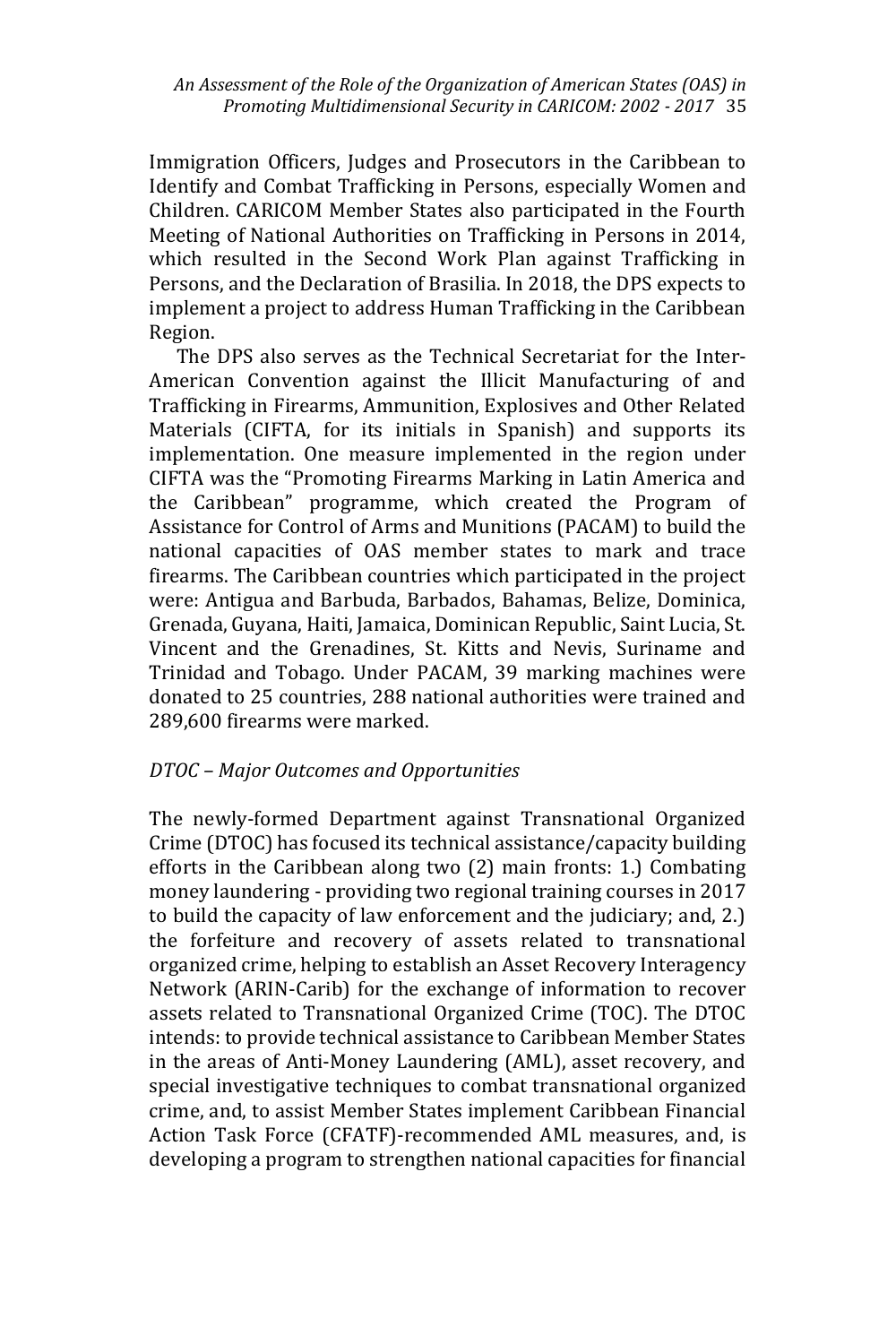sector supervision and regulation with a view to reducing the perception of risk to correspondent banking relations. The DTOC also supports the political/technical Forum of National Authorities/Points of Contact on Transnational Organized Crime with a view to its development into a premier hemispheric forum for cooperation in this area.

### **OUTLOOK ON OAS ROLE IN CARIBBEAN MULTIDIMENSIONAL SECURITY COOPERATION**

#### *General Outlook*

Multidimensional security has evolved during the past two decades to become a principal framework for helping the Caribbean to try to overcome the persistent vulnerability that has helped to keep the region trapped between dependence and development<sup>30</sup>. The political commitments and institutional changes made by the OAS between 2002 and 2017 to enable the Organization to adapt to its role in advancing and promoting the Caribbean multidimensional security cooperation agenda have therefore been meaningful. CARICOM member states have also recognized and increasingly accepted their responsibility for overcoming the region's strategic, structural and systemic deficiencies that will limit the potential for a multidimensional approach to security to contribute to ensuring achievement of the broader goals of sustainable development.

 Measures such as the establishment of the Regional Security Management Framework in 2005, adoption of security as the fourth pillar in 2006, adoption of the CCSS in 2013, the signing of the MOU between the OAS and the CARICOM Implementation Agency for Crime and Security (IMPACS) in 201431, and, the adoption of the OAS/SMS 5-Year Work Plan (2017 – 2022) to Support the CCSS, all highlight the commitment of both the CARICOM and the OAS to cooperate in pursuing and achieving the full value of the transformational potential of a multidimensional approach to security. The outcomes and opportunities outlined in this paper indicate that while much has been achieved, there is much benefit yet to be delivered by the OAS and yet to be derived for CARICOM member states.

 2017 marked another significant political crossroad for the OAS, with its institutional governance and finance both under review based on mandates from its 47th General Assembly. The Organization's commitment and capacity to pursue its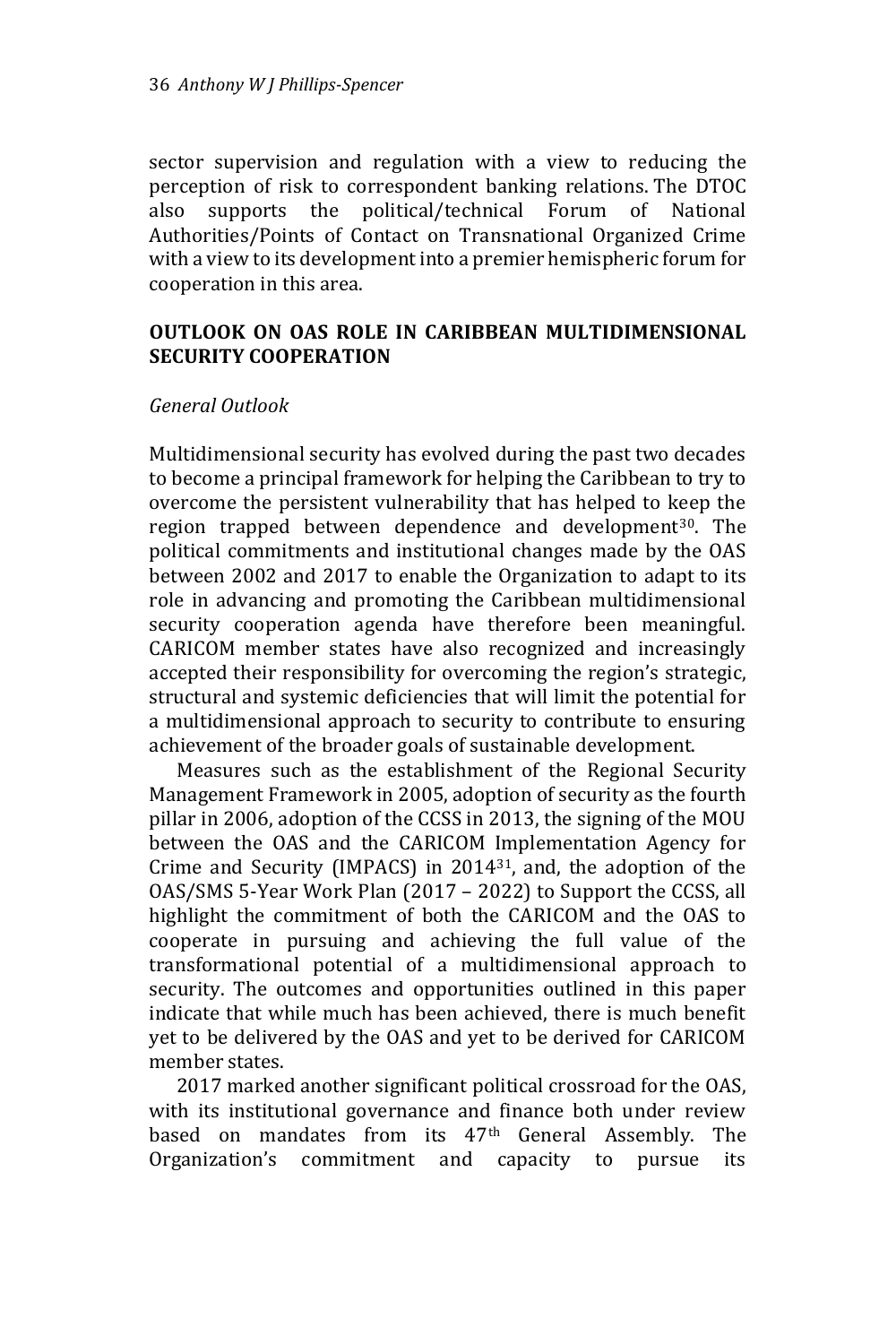multidimensional security agenda will in turn be inspired and influenced, mainly by the commitment of CARICOM's extra-regional OAS partner states, as well as, CARICOM's own intra-regional, institutional and operational capacity, to accept and absorb a continued and even more concentrated stream of cooperation instruments and initiatives delivered as outputs of the OAS/SMS 5- Year Work Plan.

# *Extra-Regional Outlook*

A multidimensional approach to security appears to have been most easily embraced by the small-island and low-lying coastal developing states (SILDS) of the Caribbean, including Central American member states, in particular Belize. However, CARICOM member states, with the notable exception of Trinidad and Tobago, have not themselves been inspired to significantly influence or resource the multidimensional security cooperation agenda of the OAS themselves. The OAS has relied almost totally on extra-regional OAS member states, especially the OAS Big Four (Brazil, Canada, Mexico and the United States), and, several OAS permanent observer states, to both sustain and strengthen its multidimensional security agenda for the wider Caribbean, including CARICOM.

 Shared concern over transnationality related threats, such as TOC and trafficking in persons, and, vulnerabilities such as cybersecurity and tourism security have encouraged extra-regional commitment to sustaining the OAS multidimensional security agenda in the region. However, in addition to the strategic and systemic deficiencies and incapacities still being manifested within CARICOM for institutionalizing the value of extra-regional assistance delivered through the OAS, recent and emerging international political differences on regional priorities such as climate change, correspondent banking relations and migration, as well as on Venezuela, have raised concerns about the potential adverse effect of any strain in bilateral or multilateral relations on extra-regional commitment to multidimensional security cooperation in the Caribbean region.

 Going forward, CARICOM member states would be well-advised to effectively include and integrate regional priorities such as climate change, correspondent banking relations and migration, more innovatively into its multidimensional security cooperation agenda with the OAS. However, extra-regional partners will in turn expect a more interactive and influential level of multilateral and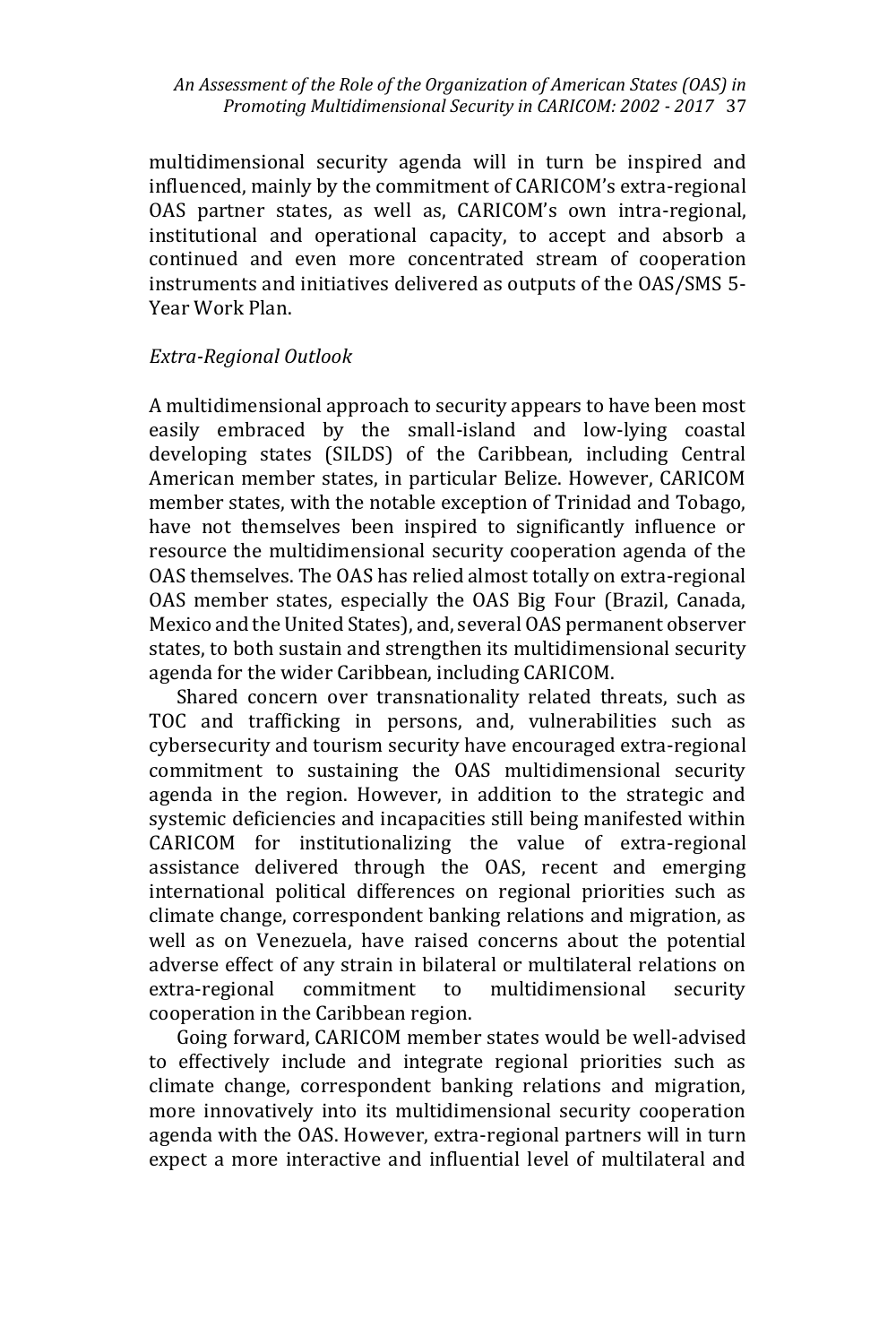bilateral engagement from CARICOM member states, to inspire their continued support for the OAS multidimensional security cooperation agenda in the region. Admittedly, CARICOM is being engaged by new extra-regional partners, who may share common positions on regional priorities. It should be noted though that while the new partners are yet to display their commitment, OAS extraregional member states have consistently supported the region through a wide spectrum of OAS multidimensional security cooperation instruments and initiatives.

#### *Intra-Regional Outlook*

Within CARICOM, there has been a varied level of receptivity and responsiveness to the plethora of multidimensional security cooperation opportunities offered by the OAS. While Trinidad and Tobago's above average level of participation in such initiatives may also be associated with its lead responsibility for security within the CARICOM quasi-cabinet, other member states in the region have apparently not assigned similar priority to programmes and projects delivered by the OAS. Above average receptivity has frequently been evident, more as a result of individual influence rather than institutional intent, or, the acknowledgement of an operational or organizational imperative.

 The 5-Year Work Plan adopted by the OAS: "to help improve the SMS-wide co-ordination of efforts to assist CARICOM member states implement the CARICOM Crime and Security Strategy"32, therefore presents both opportunities and challenges for the future of the region's multidimensional security cooperation with the OAS.

 First, without a change in the current pattern of under-utilization of the available cooperation programmes and projects delivered by the OAS, to reflect a more policy-governed and strategy-guided approach to the region's multidimensional security concerns and challenges, the existing vulnerabilities, deficiencies and incapacities will persist. Second, without the requisite institutional strengthening and organizational capacity-building at both regional and national levels, the regional security environment will not benefit from measurable performance outcomes of the efficient operating systems and effective operational capabilities that the technical, administrative and financial assistance being delivered by the OAS, as well as other security assistance partners, are intended to create.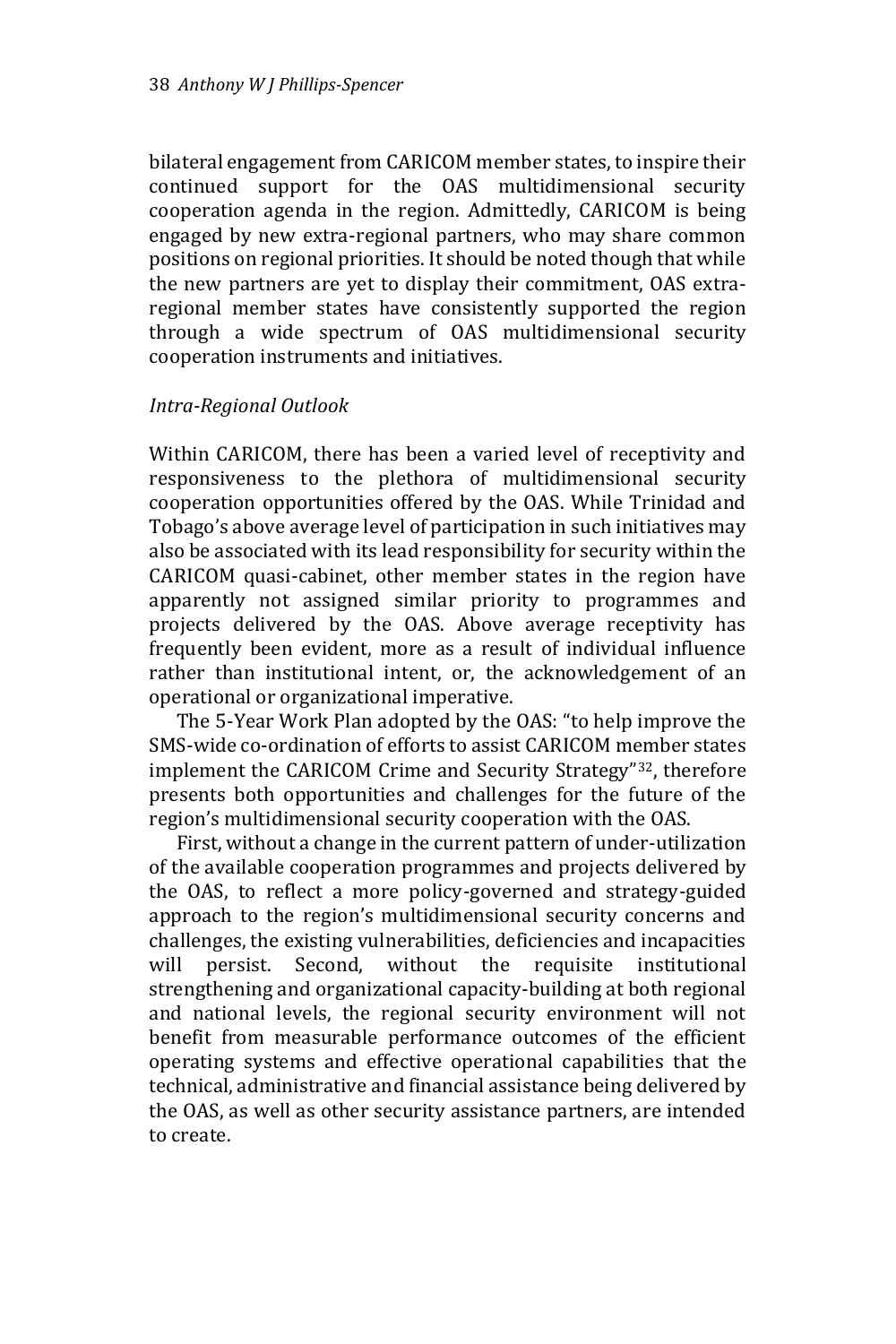Finally, the CCSS of 2013, the OAS-CARICOM MOU of 2014, and, the OAS 5-Year Work Plan to Support the CCSS of 2017, are all necessary strategic security cooperation guidance instruments. Still missing from the CARICOM security cooperation landscape is a coherent policy-level security sector governance framework of instruments and institutional arrangements, a limitation which Byron in 2010 has noted: "… has often imposed great constraints on the adoption and implementation of common policies"33. Further, in addition to regional level governance requirements, security sector reform initiatives are required at the national level of individual CARICOM member states.

 Ensuring that the multidimensional security cooperation agenda of the OAS contributes to enabling the CARICOM region to overcome the persistent vulnerability that keeps its member states trapped between dependence and development requires this coherent outlook from within the region. The coherence of that outlook will depend on the extent to which it is characterized by an integrative, inclusive, innovative and interactive policy governance framework to provide the required oversight for the already established CARICOM Security Management Framework, and, to offer strategic guidance for the implementation of the CCSS.

 The extensively bemoaned implementation deficit in the region and in individual CARICOM member states across the spectrum of multidimensional security environment can be reduced with improved policy governance, strategic guidance, and, operational performance. The OAS has been the most committed multidimensional security cooperation partner for the region. The region now has the opportunity and obligation to increase its utilization of that cooperation in the interest of an improved future security environment in the Caribbean.

# *OAS Institutional/Organizational Outlook*

Within the OAS, while much organizational effort has been made to meet the needs and special concerns of CARICOM member states to date, principally through the SMS, an improved level of policy integration between the SMS and the other principal agencies and secretariats of the OAS, such as the Inter-American Institute for Cooperation on Agriculture (IICA), the Inter-American Defense Board (IADB), the Executive Secretariat for Integral Development (SEDI), and, the Secretariat for Access to Rights and Equity (SARE), should further increase the governance and effectiveness of the role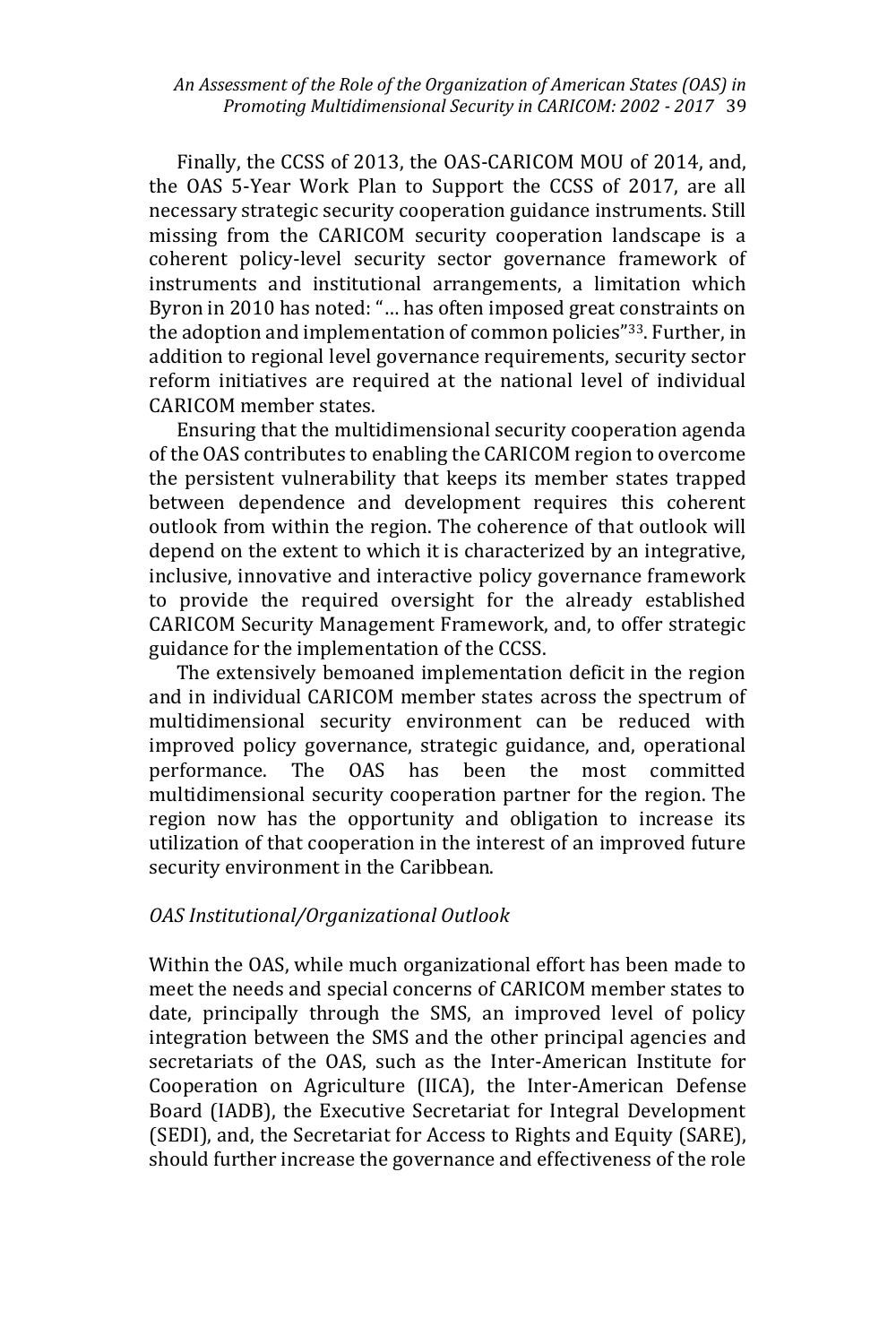of the OAS in addressing new, non-traditional and multidimensional security threats and vulnerabilities. The vulnerability-driven character of the Caribbean security environment includes multidimensional security concerns such as climate change, noncommunicable diseases, complex humanitarian emergency assistance, food security, and forced migration. Addressing these interdependent challenges requires a coherent approach. Similarly, a greater tendency for inclusive strategy development should serve to increase the strategic guidance, alignment and efficacy in targeting the region's priorities and goals with the Organization's instruments and initiatives.

# **ACKNOWLEDGEMENT**

The author wishes to acknowledge and express appreciation to officials at the OAS Secretariat for Multidimensional Security (SMS) for their contribution of accurate accounts of the multidimensional security cooperation assistance provided to CARICOM member states. Special thanks must also go to Ms. Esther Best and Ms. Hayda Wallen for their contribution of research material and editorial comments, and, also to Ms. Simone Parsons, for assisting with proofreading and editing earlier drafts of this Paper. Finally, the author is deeply grateful for this opportunity offered by the Editors of CJIRD to contribute to this Special Issue on this topic of such importance to the development and security of the CARICOM region.

# **NOTES ON CONTRIBUTOR**

Anthony W J Phillips-Spencer currently serves in Washington, DC as the Ambassador of the Republic of Trinidad and Tobago to the United States, and also, as that country's Permanent Representative to the OAS, where he also currently functions as the Vice Chair of the Committee on Hemispheric Security of the OAS Permanent Council. During a long military career of over thirty-five (35) years, from which he retired as a Brigadier General and Vice Chief of Defence Staff of the Trinidad and Tobago Defence Force, he has completed undergraduate and post-graduate studies at the University of the West Indies in Economics (BSc) and International Relations (MSc) respectively. Between 2004 and 2016, in addition to serving as Trinidad and Tobago's Defence and Military Attache to the United States and Canada, and, as Chief of Delegation to the Inter-American Defense Board (IADB), Ambassador Phillips-Spencer played a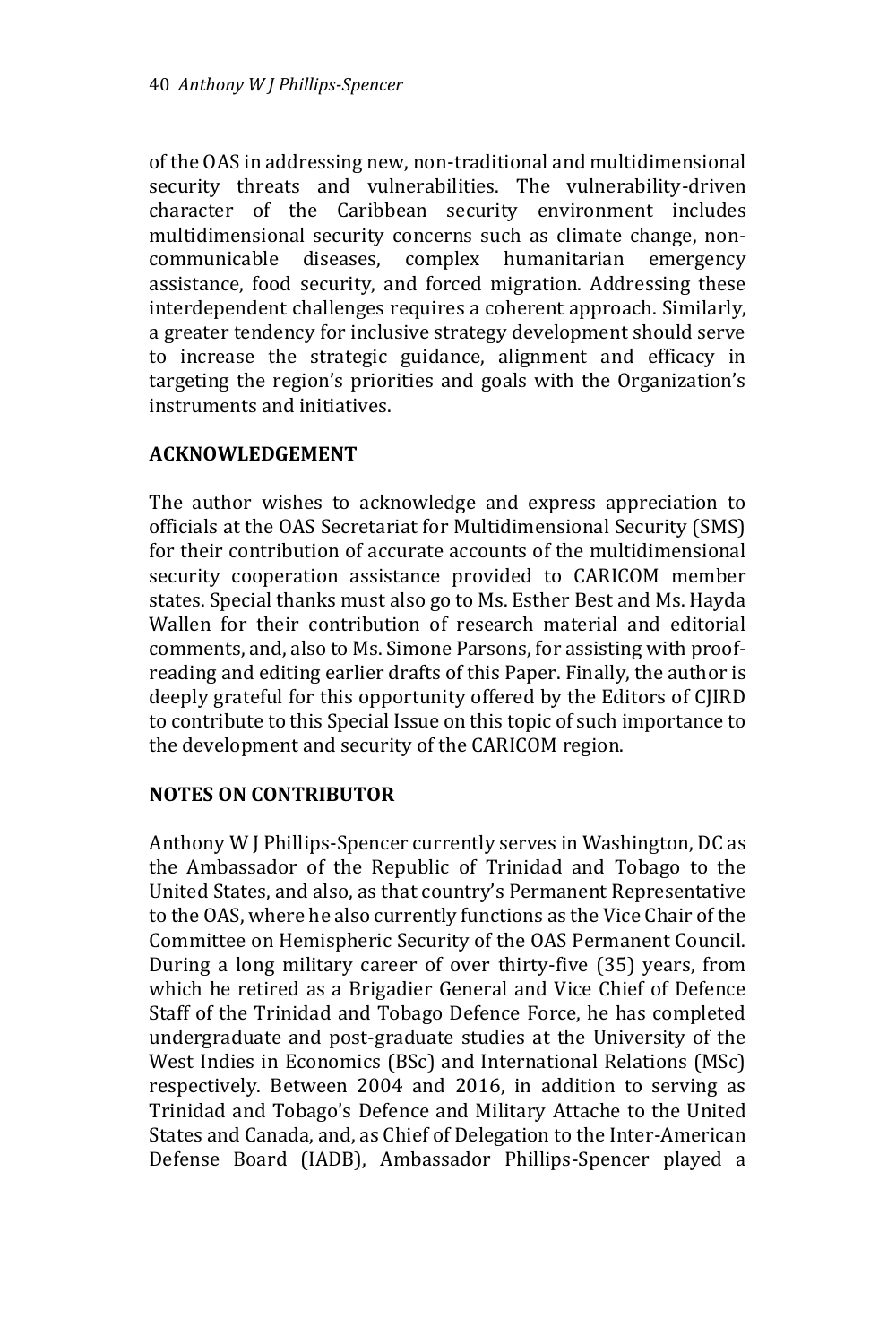pivotal role in the development of: CICTE's Tourism Security Programme; the Caribbean Basin Security Initiative (CBSI); and, the Meeting of Ministers Responsible for Public Security in the Americas (MISPA).

#### **NOTES**

<sup>1</sup> OAS General Assembly (2002) *Declaration of Bridgetown: The Multidimensional Approach to Security.* Bridgetown: OAS.

<sup>2</sup> OAS Special Conference on Security (2003) *Declaration on Security in the Americas.* Washington, DC: OAS, p. 5.

<sup>3</sup> *Ibid,* p. 19.

<sup>4</sup> *Ibid,* p. 10.

<sup>5</sup> CARICOM Secretariat. 2013. *CARICOM Crime and Security Strategy 2013: Securing the Region, adopted February 2013.* Retrieved fro[m http://www.caricom.org](http://www.caricom.org/)

<sup>6</sup> OAS Permanent Council (2017) *OAS/SMS 5-Year Work Plan (2017 – 2022) to Support the CARICOM Crime and Security Strategy.* Washington, D.C.: OAS.

<sup>7</sup> Phillips-Spencer, Anthony W. J., (2013). 'The Persistent Multidimensional Security Dilemma in the Caribbean and Requirements for Emergence: Trapped between Dependence and Development – A Strategic Deficiency', in Santos, M. & Randall, S.J. (eds.) (2013), *Calgary Papers in Military and Strategic Studies, Occasional Paper 9, 2013.* Calgary: Centre for Military and Strategic Studies, 71 – 79.

<sup>8</sup> OAS General Assembly (1991). *Proceedings of Twenty First Regular Session, Vol. 1.*  Santiago: OAS, p. 118.

<sup>9</sup> *Ibid,* p. 3.

<sup>10</sup> Rosenau, James N., (1990). *Turbulence in World Politics: A Theory of Change and Continuity.* Princeton, NJ: Princeton University Press.

<sup>11</sup> Byrne, David (1998). *Complexity Theory and the Social Sciences: An Introduction.*  London: Routledge.

<sup>12</sup> Buzan, Barry (1991). New Patterns of Global Security in the Twenty-First Century. *International Affairs (Royal Institute of International Affairs 1944 - ), Vol. 67 (3).* pp. 431 – 451. Oxford University Press. DOI: 10.2307/2621945

<sup>13</sup> Griffith, Ivelaw L., (1997). *Drugs and Security in the Caribbean: Sovereignty Under Siege.* University Park, PA: Pennsylvania State University Press.

<sup>14</sup> OAS General Assembly (1998). *Proceedings of Twenty Eighth Regular Session, Vol. 1.* Caracas: OAS.

<sup>15</sup> The term 'Special Security Concerns of Small Island States' used as the title of Resolutions adopted by the OAS between 1998 and 2016 was updated to 'Special Security Concerns of Small Island and Low-Lying Coastal Developing States' (OAS, 2017) at the 47th OAS General Assembly, Mexico in June 2017. This updated term emanated from: "the outcome of the meeting on the special security concerns of the small island states of the Caribbean, held in the framework of the CHS on March 23, 2017" (OAS, 2017, p.66), and, was adopted by OAS member states to represent a more inclusive reference for those non-island small developing states of the Caribbean that shared similar special security concerns as island states, in particular the circumstance of low-lying coastal areas that have assumed greater importance in light of the global agenda to address the effects of climate change.

<sup>16</sup> OAS General Assembly (1998). *Proceedings of Twenty Eighth Regular Session, Vol. 1.* Caracas: OAS, p. 77.